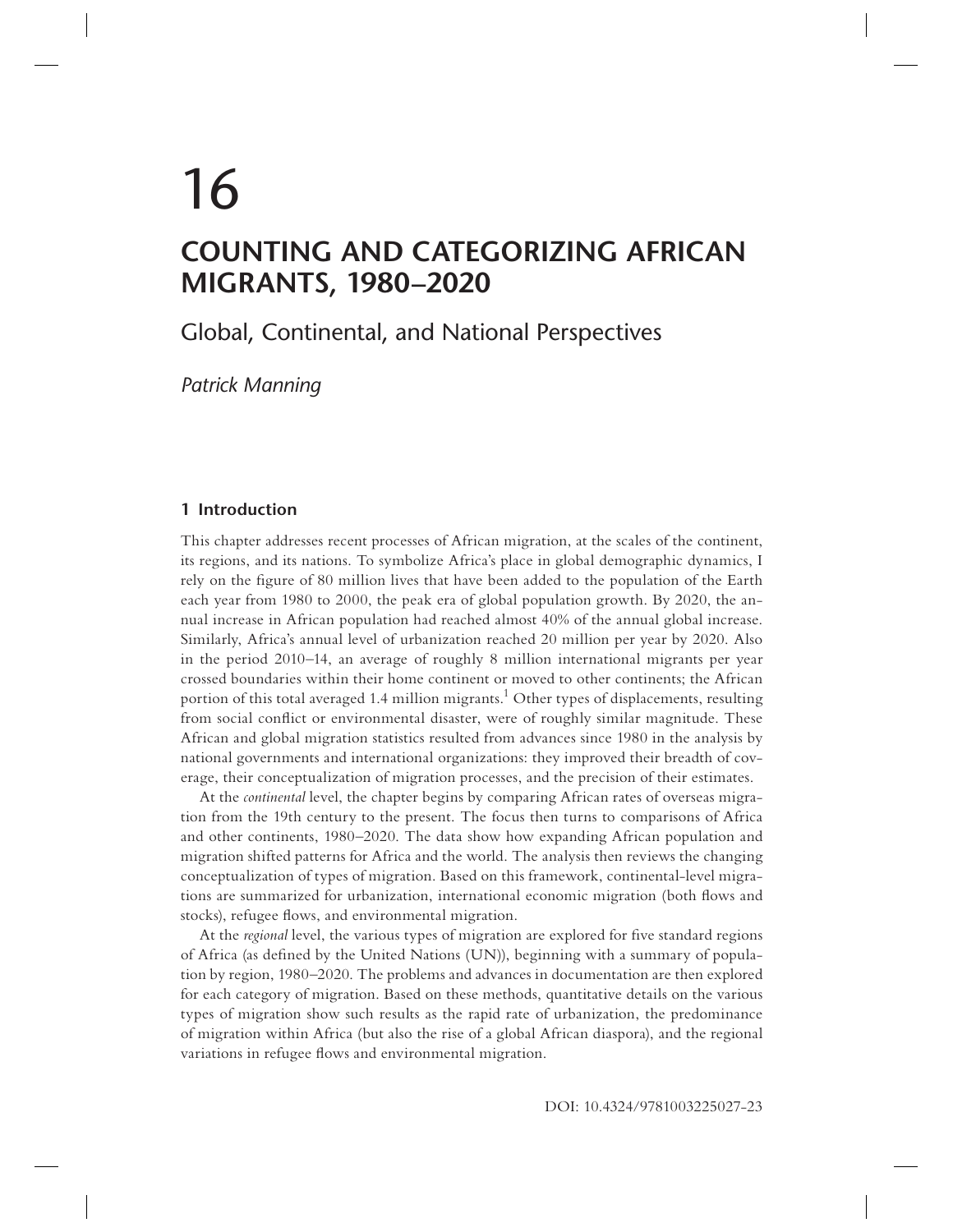The chapter then turns to the *national* level, highlighting the varied experience of six African nations on the issues of international migration, refugee populations, and migrant remittances. Newly available statistics on remittances by migrants to their home country pose important questions on African flows of wealth. Nigeria and South Africa, Africa's national powerhouses, have complex migratory histories. Burkina Faso continues to rely on migration of laborers to nearby countries, while Egypt's numerous migrants go overwhelmingly to the Arabian peninsula. Uganda and the Democratic Republic of Congo (DRC), nations of inherent wealth, have been restricted in growth by recurring refugee movements. In sum, these national studies confirm the growing importance of African migration and African population at a world scale.

## **2 Continental comparisons: populations and migrations**

Over the past two centuries, the levels and directions of African migration have fluctuated greatly. From 1750 to 1850, an average of 100,000 African captives per year were delivered overseas (to the north, east, and west) from tropical Africa, which had a population of 100 million in 1800. This translates to a rate of 1.0 migrants per thousand population per year.<sup>2</sup> From 1900 to 1960, African overseas migration fell to near zero (with exceptions in war years, see Killingray, Chapter 14, this volume). $^3$  After the end of the global slave trade, most African migrants remained within the continent: most numerous were the migrants from Eastern Africa and Western Africa, who remained principally in their home region. With post-war decolonization, a global African diaspora gradually expanded: in the five-year period from 2010 to 2014, African overseas migration reached a new peak of about 700,000 migrants per year. With a continental population of 1.3 billion in 2015, this translates to a rate of 0.5 intercontinental migrants per thousand per year.<sup>4</sup> Thus, overseas outmigration *rates* were considerably higher during the peak of the historical slave trades than they are today. However, today's *total number* of overseas African migrants is much larger, as Africa's continental population has grown ten-fold. Further, since life expectancy in Africa in 1800 was just over 20 years rather than today's 60 years, the effective loss of population through overseas migration was even higher for 19th-century Africa than this comparison suggests (McKeown 2008; Manning 2014a; see also Bales 2004).

From 1980 to 2020, world population increased by 75% (Table 16.1). In that time, the African proportion of world population rose from 11% to 17%. To put this in perspective, African population was less than that of Europe in 1980 but had come close to double the population of Europe by 2020. Phrased differently, Africa's population had grown by  $2020$  to  $30\%$  of the population of Asia. Further, the landmass figures in the final column of Table 16.1 allow calculation of continental population *density* over time, indicating that Africa's population *density* had risen by 2020 to 45% that of Asia.<sup>5</sup>

The annual change in population size is shown by continent in Table 16.2.6 The *World* category shows that global population has been increasing at just over 80 million persons per year since 1980. This is a valuable measuring rod for comparing the various categories of migration. For instance, between 1980–84 and 2015–19, Africa's share in global population growth rose from 16% to almost 40% of the global total. Further, the numerical growth of African population continues to rise, while absolute growth has been diminishing in other continents.

In addition to growth in total population, three great patterns in migration brought changes to African life after 1980. Rapid urbanization turned the African urban landscape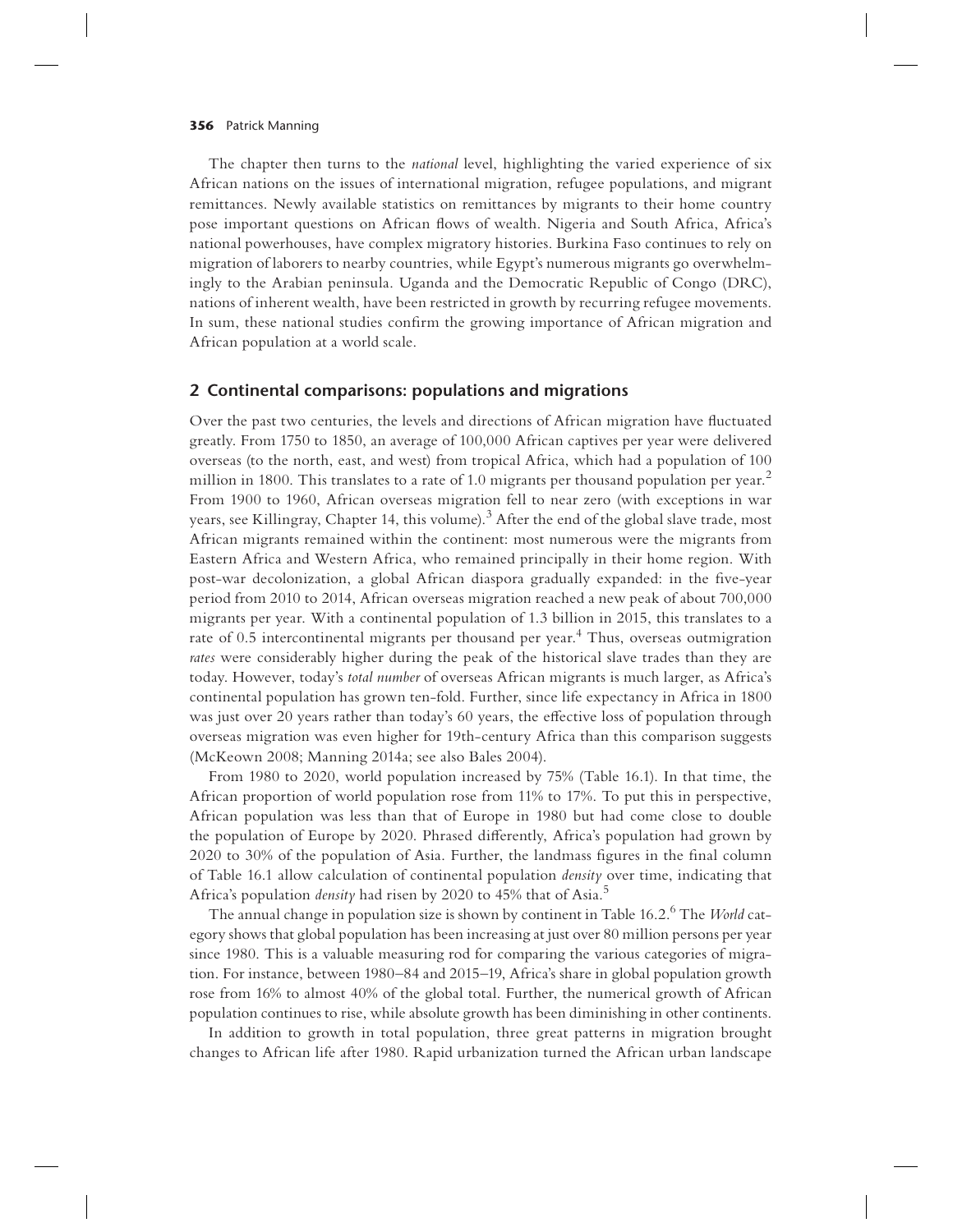#### Counting and Categorizing African Migrants **357**

|                  | Population | Landmass in |       |       |       |                |
|------------------|------------|-------------|-------|-------|-------|----------------|
|                  | 1980       | 1990        | 2000  | 2010  | 2020  | million $km^2$ |
| Africa           | 480        | 635         | 818   | 1,049 | 1,353 | 30             |
| Asia             | 2,642      | 3,221       | 3,730 | 4,194 | 4,623 | 45             |
| Europe           | 694        | 722         | 727   | 737   | 743   | 10             |
| Latin America    | 364        | 446         | 526   | 598   | 664   | 18             |
| Northern America | 254        | 280         | 313   | 343   | 369   | 24             |
| Oceania          | 23         | 27          | 31    | 37    | 42    | 9              |
| World total      | 4,458      | 5,330       | 6,145 | 6,958 | 7,795 | 150            |

**TABLE 16.1** Population by continent, 1980–2020, in millions, with continental landmass

*Source*: United Nations (2018); landmass from www.britannica.com.

TABLE 16.2 World population: average annual change by continent, within five-year periods, in millions of persons

|                                 | 1980–84 | 1990–94 | $2000 - 04$ | $2010 - 14$ | $2015 - 19$      |
|---------------------------------|---------|---------|-------------|-------------|------------------|
| Africa                          | 15      | 18      | 22          | 29          | 32               |
| Asia                            | 55      | 54      | 47          | 45          | 41               |
| Europe                          |         |         |             |             | $\left( \right)$ |
| Latin America and the Caribbean | 8       | 8       |             |             | 6                |
| Northern America                |         |         |             |             | 3                |
| Oceania                         |         |         |             |             |                  |
| World total                     | 81      | 84      | 79          | 85          | 83               |

*Source*: United Nations (2018); Manning (2021a).

*Note*: For each five-year period, the average annual population change is the mean population for the period multiplied by the average annual population growth rate for the period (Manning 2021a).

from small capital cities and widely separated port towns into a continental network of massive urban centers linked by moderate- and small-sized cities (also see Meier zu Selhausen, Chapter 13, this volume). Intra-African international migration grew at a pace slower than total African population, while the global African diaspora, though smaller, grew at a faster pace than the total African population.

To express these general statements in specific numbers: Africa's total population rose from 480 million inhabitants in 1980 to 1,350 million in 2020, growing over those 40 years by an average 2.6% per year. Africa's urban population grew, at an average 3.9% per year, from 129 million in 1980 to 588 million in 2020; the continent had become 43% urban by 2020. Intra-African migration led to stocks of migrant population, within Africa, rising from 13 million in 1990 to 21 million in 2020. Overseas stocks of African migrants rose from 7 million in 1980 to 19 million in 2020. More than half of the continent's overseas migrants came from Northern Africa, but the increase took place in other African regions as well. The stocks of African refugee populations rose with fluctuations from 3 million in 1980 to 6 million in 2020. Over a short period of time, the annual flows of environmental migrants more than doubled from 2009 to 2019, from 1.1 to 2.6 million migrants.<sup>7</sup>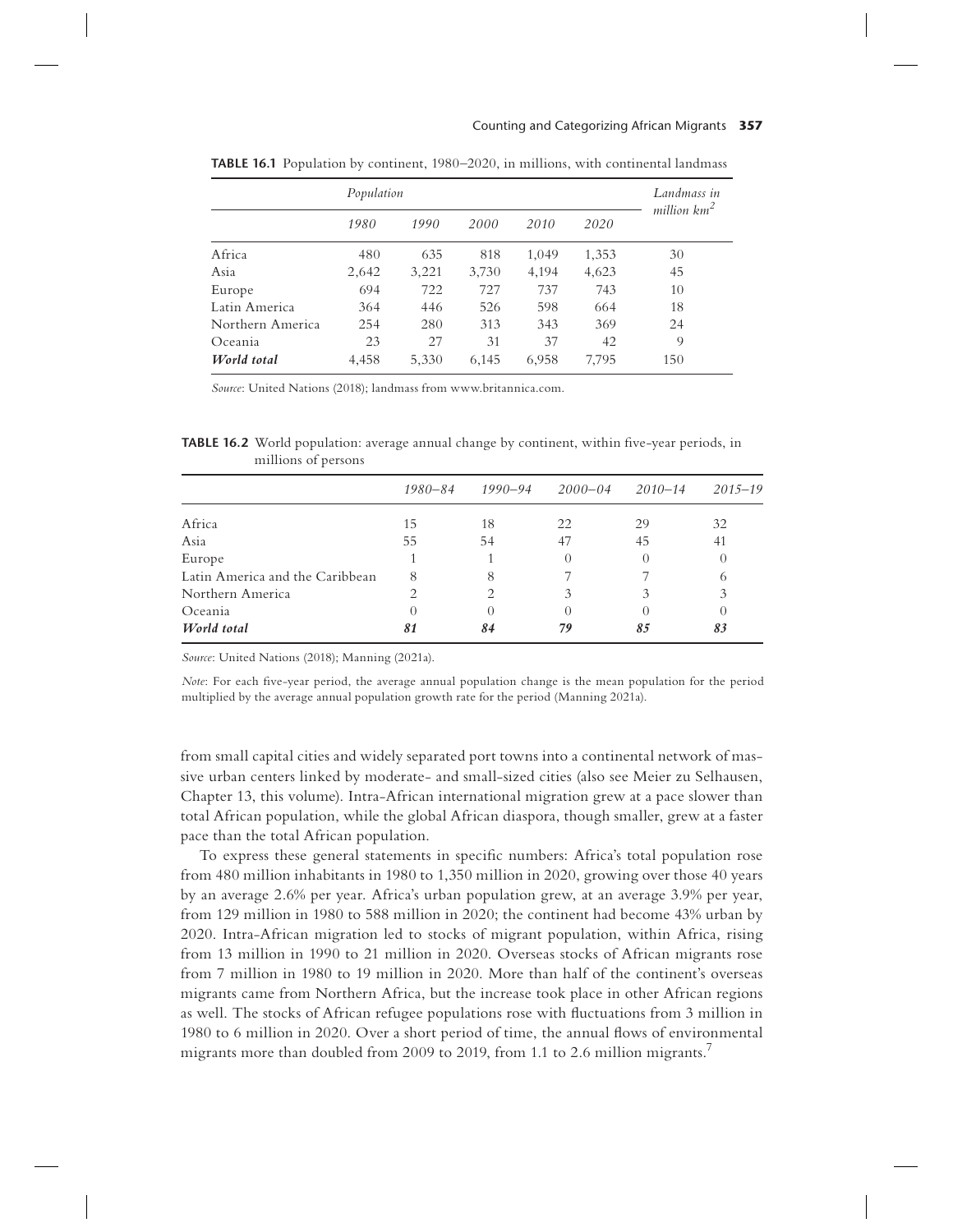| AU: Please       |
|------------------|
| levels are fine. |

# *2.1 Conceptualizing migration: cross-community migration and its categories*

Each of the categories of African migration fits within the common migratory characteristics of the general theory of "cross-community migration." In each case, individual migrants, especially young adults, move from a home community to another community in which the language and customs are different (Manning  $2020$ ,  $7-14$ ,  $222-9$ ; De Haas and Frankema, Chapter 1, this volume). Migrants in a land of destination, whatever their circumstances, must learn new ways of speaking and acting. They also convey ideas, learn ideas, and create ideas in exchange with those they meet. The migratory passage may be dangerous, relations may vary from cordial to hostile, and migrants may be dominant or subordinate. At the end of the trail, however, these exchanges can contribute substantially to human learning, bringing the essential benefit of cross-community migration in all its varieties.

Africa's five main varieties of cross-community migration consist of rural-urban migration, international economic migration, migration in response to conflict which occurs across (refugees) as well as within national borders (internally displaced persons, IDPs hereafter), and environmental migration. These forms of migration have been documented by a changing set of international organizations and African national governments. Population censuses were extended within Africa especially by the UN Population Division (founded 1946); the same office took major responsibility for documenting rural-urban migration in Africa. The International Organization for Migration (IOM, founded 1951) focused on international economic migration: it gradually extended its scope to Africa, in cooperation with the World Bank (founded 1944).

## *2.2 Migration to cities*

For two centuries, urbanization has been the principal form of migration worldwide. Since 1800, urban populations grew especially in Europe, then in the Americas. By 2020, worldwide urban population was 2.5 times larger than in it had been in 1980 (Table 16.3). African urban populations in the same period had risen by a factor of 4.5, almost twice the global rate of change.<sup>8</sup> As of 2020, European, American, and Oceanic nations remained stable at 75% or 80% urban; Asian and African cities averaged 50% of national population but continued growing. African urban populations exceeded those of Europe and Latin America in 2020; they were nearly double the urban populations of Northern America.

|                                 | 1980  | 1990  | 2000  | 2010  | 2020  |  |
|---------------------------------|-------|-------|-------|-------|-------|--|
| Africa                          | 129   | 200   | 286   | 409   | 588   |  |
| Asia                            | 717   | 1.040 | 1,400 | 1,877 | 2,361 |  |
| Europe                          | 469   | 505   | 517   | 538   | 557   |  |
| Latin America and the Caribbean | 235   | 315   | 397   | 470   | 539   |  |
| Northern America                | 188   | 211   | 247   | 277   | 305   |  |
| Oceania                         | 16    | 19    | 21    | 25    | 29    |  |
| World total                     | 1,754 | 2,290 | 2,868 | 3,595 | 4,379 |  |

**TABLE 16.3** World urban population in millions, by continent

*Source*: United Nations (2018).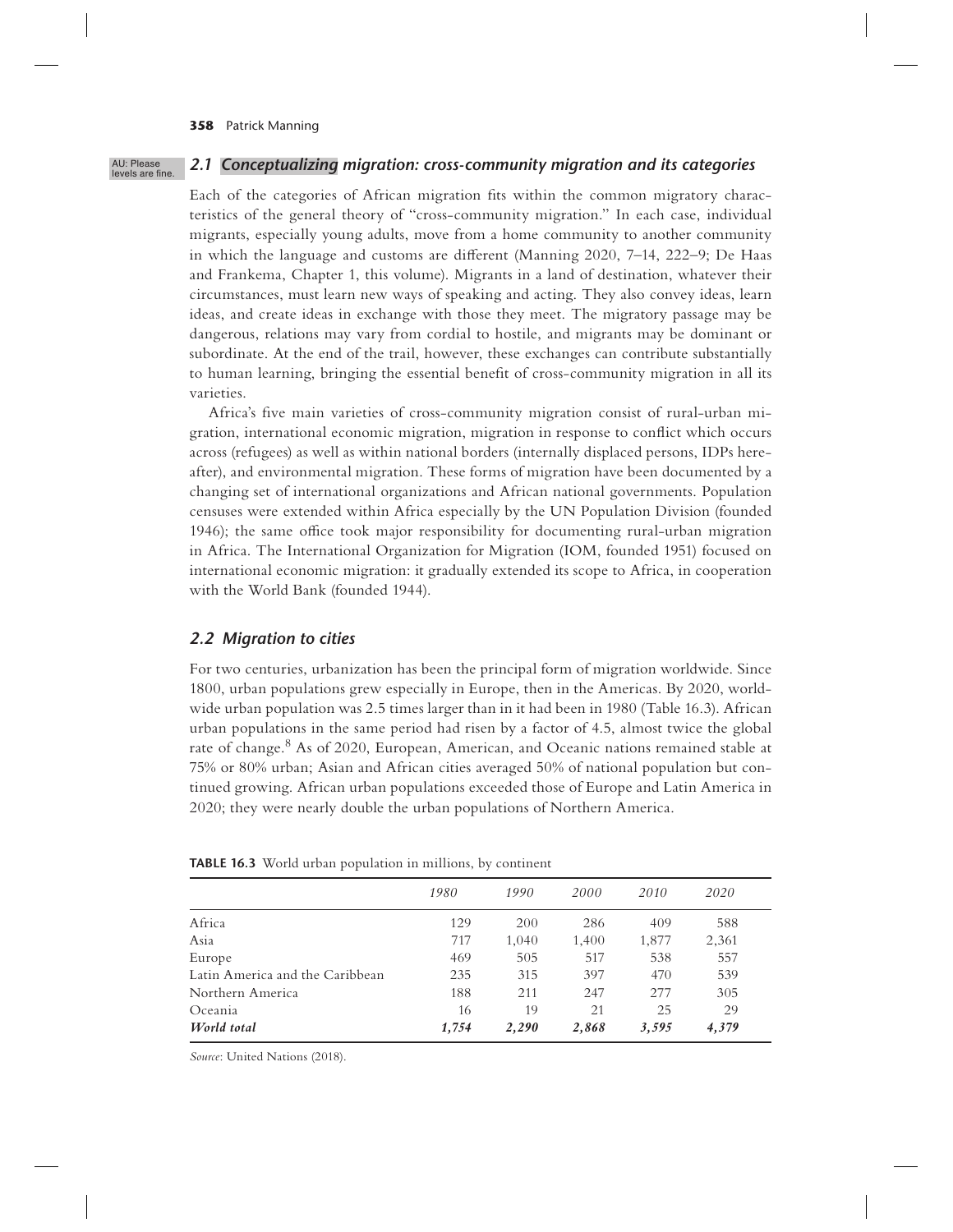|                                 | 1980–84 |                  | 1990–94 2000–04 2010–14     |                  | 2015–19                                                                                                                                                         |
|---------------------------------|---------|------------------|-----------------------------|------------------|-----------------------------------------------------------------------------------------------------------------------------------------------------------------|
| Africa                          |         | 9                | 11                          | 17               | 20                                                                                                                                                              |
| Asia                            | 31      | 36               | 47                          | 49               | 49                                                                                                                                                              |
| Europe                          |         | 2                | $\mathcal{D}_{\mathcal{L}}$ | 2                | $\mathcal{D}_{\mathcal{L}}^{\mathcal{L}}(\mathcal{L})=\mathcal{L}_{\mathcal{L}}^{\mathcal{L}}(\mathcal{L})\mathcal{L}_{\mathcal{L}}^{\mathcal{L}}(\mathcal{L})$ |
| Latin America and the Caribbean | 8       | 8                |                             |                  |                                                                                                                                                                 |
| Northern America                |         | 3                | 3                           | 3                | 3                                                                                                                                                               |
| Oceania                         |         | $\left( \right)$ | $\Omega$                    | $\left( \right)$ | O                                                                                                                                                               |
| World total                     | 52      | 58               | 70                          | 78               | 80                                                                                                                                                              |

**TABLE 16.4** World urban population: average annual change by continent, within five-year periods, in millions of persons

*Source*: United Nations (2018); Manning (2021b).

*Note*: For each five-year period, the average annual population change is the mean population for the period multiplied by the average annual population growth rate for the period (Manning 2021b).

Urban population can also be presented in terms of its annual change (Table 16.4). By 2010–14, the world's annual rise in urban population had reached 78 million – that is, the combination of migrants to cities and births to those already living in cities gave a total (less mortality) that was virtually equal to the annual global population increase (Table 16.2). For Africa, the annual increase in urban population rose from 7 million in 1980–84 to 20 million in 2015–19. $9$ 

## *2.3 International migration*

International migration refers especially to people who cross a national border to seek immediate employment, seek training that will lead to employment, or accompany family members who are workers.<sup>10</sup> The two basic measures of international migration are the *migrant stock* of the foreign-born in each nation at a given moment and the *migrant flow*, the number of international migrants crossing a border within a given time period. When figures on migrant flows are available, they are usually most appropriate for analysis.

A review of international migrant stocks for 2015 reveals four main global patterns in international migration and the place of African migration in those patterns.<sup>11</sup> In 2015 the total stock of persons, worldwide, living outside their homeland was reported as 244 million, or 3.3% of world population (including refugees).12 The *main* phenomenon in the origin of migrant stocks was migration from one country to another within the same continent. Asia, Europe, Africa, and Latin America, in that order, had large numbers of migrants who stayed on their home continent, totaling a migrant stock of 132 million in 2015 (including 16 million Africans). The *second* phenomenon was south-north migration, from Latin America, Asia, and Africa to Northern America and Europe. These migrants added up to a stock of 73 million in 2015 (including 9 million Africans in Europe and 2 million in Northern America).13 The *third* phenomenon was migration from Europe to Northern America and Asia, for a total of 14 million migrants in 2015. The *fourth* phenomenon was migration from Africa to Asia: these migrants totaled a stock of 4 million in 2015, mostly from Northern Africa to West Asia.<sup>14</sup>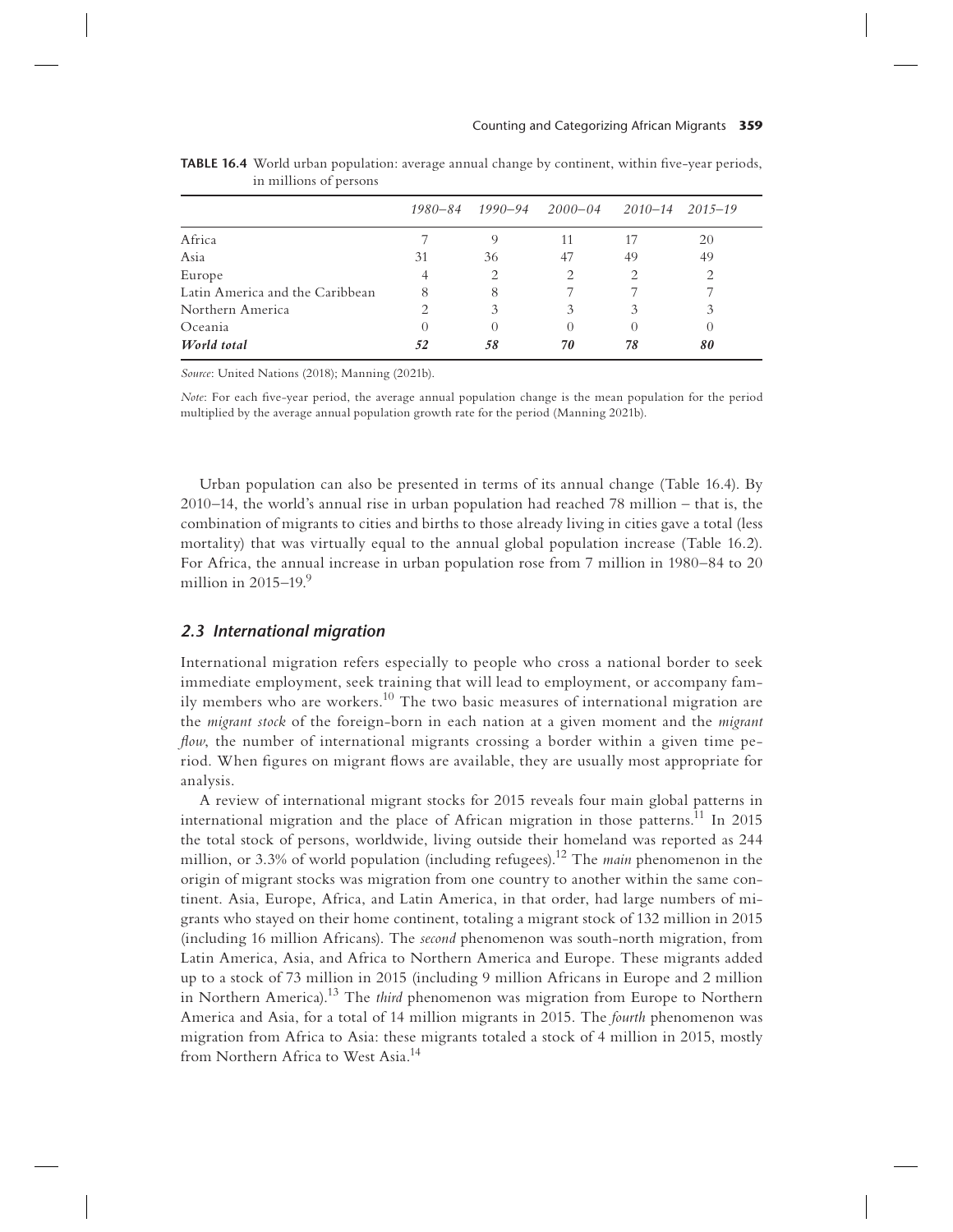#### *2.4 Refugees and IDPs*

Post-colonial social conflicts generated large flows of African refugees. The United Nations High Commission for Refugees (UNHCR, founded in 1950, with periodic revisions to its charter) has the responsibility for the care of persons who, in response to social conflict, have crossed national boundaries.<sup>15</sup> Definitions are complex: refugees overlap on one side with international economic migrants (crossing borders) and on the other side with IDPs (displaced by conflict). On the first point, refugees and economic migrants may be accounted separately or together – there are reasons for each approach. On the second point, the distinctions among types of "involuntary migrants" are yet to be fully clarified. IDPs are currently defined as "conflict migrants" within national boundaries, yet they overlap with "disaster migrants" or environmental migrants. The Internal Displacement Monitoring Centre (IDMC, founded 2008) began to work in parallel with UNHCR and IOM, to focus on IDPs and especially on defining and accounting for environmental migrants.<sup>16</sup> As environmental disaster expands, the need for classifying and documenting it rises, and the problem deepens of combining it with IDPs who are escaping social conflict. Finally, the World Bank has documented remittances to and from African nations in growing detail since 1980. While there remain unresolved debates and uncollected data, these organizations have achieved an impressive advance in the conceptualization and documentation of African migration, as shown in the regional summaries in the remainder of this section.

For African refugees, Frankema's contribution to this volume (Chapter 15) shows the continental rise in refugees, 1960–95, followed by a decline until roughly 2005 and an increase thereafter. He notes that African refugees, small in number before 1980, ranged between 20% and 40% of the rising global total in the years since 1980. The dramatic increase in reported stocks of refugees reflected both an increase in the number of refugees, as national-level conflicts increased in intensity up to 1995, and an increase in the thoroughness of reporting. On the other hand, the decline in the reported number of refugees to a low point in 2005 indicates that the repatriation of refugees could be successful on a large scale.

Since 1970, Africans have been a large portion of refugee populations worldwide: that is, the largest refugee flows have come from Middle and Northeastern Africa and from the adjoining regions of Southwestern Asia and South Asia. IDPs are observed by the UNHCR but are cared for by national authorities. IDPs are the equivalent of border-crossing refugees who remain in their home country – Sudan Republic has been an example of a country with large numbers of IDPs in addition to the refugees who have fled the country. More commonly, while refugee populations may experience years of difficult exile, many of them are able to achieve resettlement in their home region. Under some circumstances, therefore, refugees might return to their homeland more rapidly than international migrants or might be settled in other countries. For this reason, the totals can be assembled only at an approximate level.

## *2.5 Environmental migrants*

There is a need for careful assessment for the nature and level of environmental crises in Africa, both in the past and at present.<sup>17</sup> African experiences of severe drought in the middle and late 20th century suggest that the long-term cost of environmental crisis in Africa may have been underestimated.<sup>18</sup> On the one hand, the lack of systematic focus on past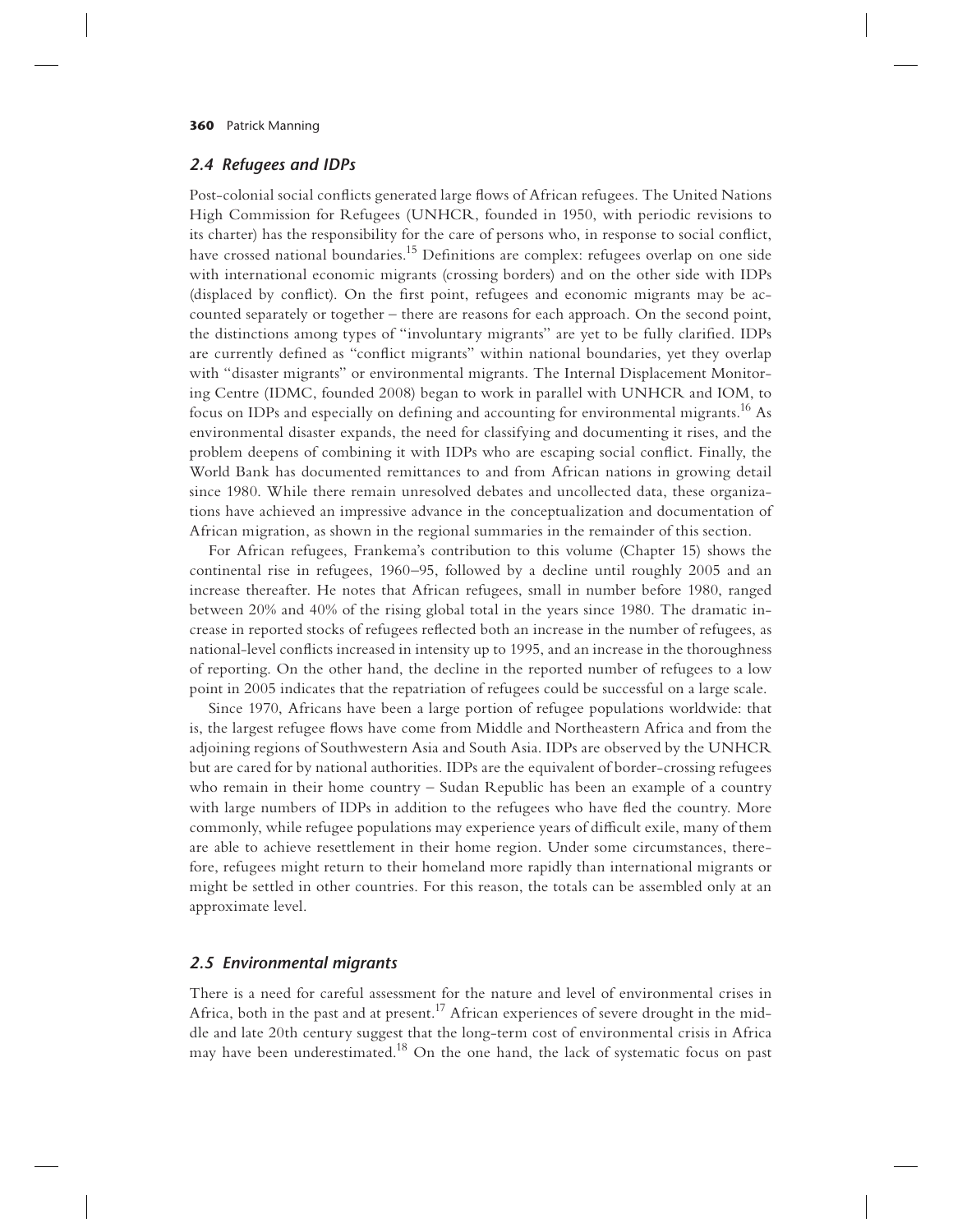|      | and disaster migrants<br>in Africa. Stocks, in<br>thousands |          |
|------|-------------------------------------------------------------|----------|
| Year | Conflict                                                    | Disaster |
| 2009 | 2,166                                                       | 1,121    |
| 2010 | 1,225                                                       | 1,707    |
| 2011 | 2,418                                                       | 603      |
| 2012 | 2,350                                                       | 2,047    |
| 2013 | 3,736                                                       | 1,599    |
| 2014 | 4,864                                                       | 658      |
| 2015 | 2,415                                                       | 1,151    |
| 2016 | 2,785                                                       | 1,078    |
| 2017 | 5,504                                                       | 2,559    |
| 2018 | 7,531                                                       | 2,617    |

| <b>TABLE 16.5</b> Estimated conflict |
|--------------------------------------|
| and disaster migran                  |

*Source*: IDMC, *Annual Report*, 2015–18.

environmental migration means that past experiences of such migration may have been a larger portion of migration overall than has been recognized.

On the other hand, the current acceleration of environmental degradation suggests that, for the future, environmental migration will be the second-largest stream of African migration, after urbanization. Because environmental migrants usually experience a safe evacuation and receive support from neighbors, they are better able to resettle than refugees. Yet the effects of global warming mean that environmental migrants will likely grow in number, and their growing numbers may lead to social conflict. As movements for environmental and climate reform gained strength, the specific needs and the numbers of environmental migrants gained more recognition. For the period  $2008-18$ , the IDMC figures for environmental migrants in Africa average just under 1.5 million migrants per year, fluctuating and growing as shown in Table 16.5. In this view, Africa is unusual in that its high level of conflict displacements has exceeded environmental displacements. As is argued in IDMC reports, environmental displacements are taking place all over the world, rather than being regionally focused as are the social conflicts generating refugees.<sup>19</sup>

## **3 African population and migration, by region**

In the period from 1980 to 2020, African populations grew at high rates: 2.1% per year for Northern Africa and Southern Africa and from 2.7% to 3.0% per year in Western, Eastern, and Middle Africa. The results of these high growth rates, compounded, yielded the **growing** decennial regional populations that are shown in Table 16.6. As a result, populations of Western, Eastern, and Middle Africa grew by a factor of 3 from 1980 to 2020, while the populations of Northern and Southern Africa grew by a factor of 2.2. This section explores five categories of migration for these regions: rural-urban migration, international migration within Africa, international migration overseas, refugee movements across national borders, and IDPs including environmental migrants.

When did Africa's rapid population growth begin? Sub-Saharan Africa had a long history of high mortality and slow growth from early modern times into the 20th century. But by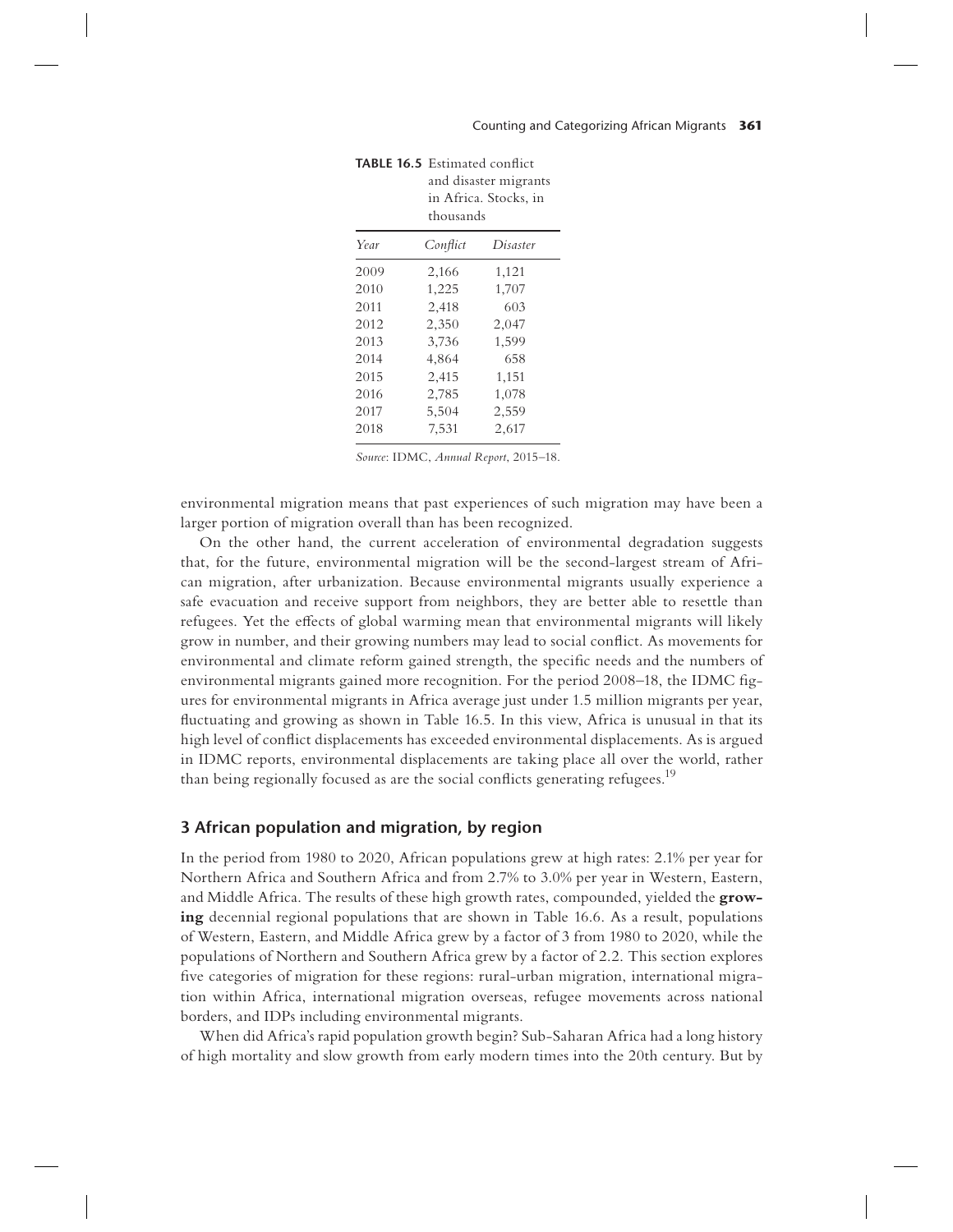| Region          | 1980 | 1990 | 2000 | 2010  | 2020  |  |
|-----------------|------|------|------|-------|-------|--|
| Eastern Africa  | 148  | 199  | 261  | 347   | 457   |  |
| Middle Africa   | 54   | 71   | 96   | 131   | 179   |  |
| Northern Africa | 108  | 141  | 172  | 204   | 246   |  |
| Southern Africa | 30   | 38   | 48   | 56    | 68    |  |
| Western Africa  | 137  | 181  | 236  | 306   | 403   |  |
| African total   | 480  | 634  | 818  | 1,049 | 1,352 |  |
|                 |      |      |      |       |       |  |

**TABLE 16.6** African total population by region, in millions

*Source*: United Nations (2018).

1950 Africa had shifted, more rapidly than any other continent, to declining mortality and persistent high growth.<sup>20</sup> Northern African growth exceeded that of sub-Saharan Africa before 1950 but was slower thereafter; the cities of Northern and Southern Africa grew before those of sub-Saharan Africa and continue to benefit from greater public investment (Tabutin and Schoumacher 2005). Under colonial rule, overseas migration from sub-Saharan Africa was almost at a halt.

Migration patterns changed in the era of rapid population growth. Intra-African migration of free persons expanded in the early 20th century, especially in sub-Saharan Africa. The war years brought a great decline in Africa's commercial and industrial activity, though also an expansion in military migration. Intra-African migration recovered from the 1950s, with the main destination shifting from rural to urban (De Haas and Travieso; Meier zu Selhausen, Killingray, Chapters 11, 13, and 14, this volume). Numbers of refugees and IDPs were low throughout Africa before 1950 but grew with decolonization, especially in Middle and Northeastern Africa.

### *3.1 Problems and advances in documenting migration*

The work of tabulating and estimating African population involves the collection of primary data, analyzing and integrating data to reveal broad patterns, and publication. Over the years, incremental improvements are beginning to add up. Collecting statistics worldwide according to common rubrics has developed only slowly: studies of international migration began with labor migration to wealthy countries, but then expanded. When complete censuses were not available, data were collected by surveys. For these reasons, as well as the intermittent frequency and often poor quality of migration data provided by national statistical offices, international migration is difficult to measure despite its importance.<sup>21</sup>

In a recent and important development, the level of *bilateral* analysis of African migratory has increased. This approach, developed much earlier for some data but only recently applied to African migrants and remittances, systematically traces inflows and outflows of migrants or funds among each pair of nations for each year. It requires that the data be comprehensive and recorded under uniform standards. A major recent application of this method was the 2019 dataset of bilateral stocks of international migration published by the UN Population Division.<sup>22</sup> While previous bilateral stock datasets had been published, this one was at a new level of rigor. One price of this rigor is that it included an effort to be comprehensive by including all refugee stocks in the analysis.<sup>23</sup> In another project of great importance, the team of Guy Abel developed derived estimates of five-year bilateral migrant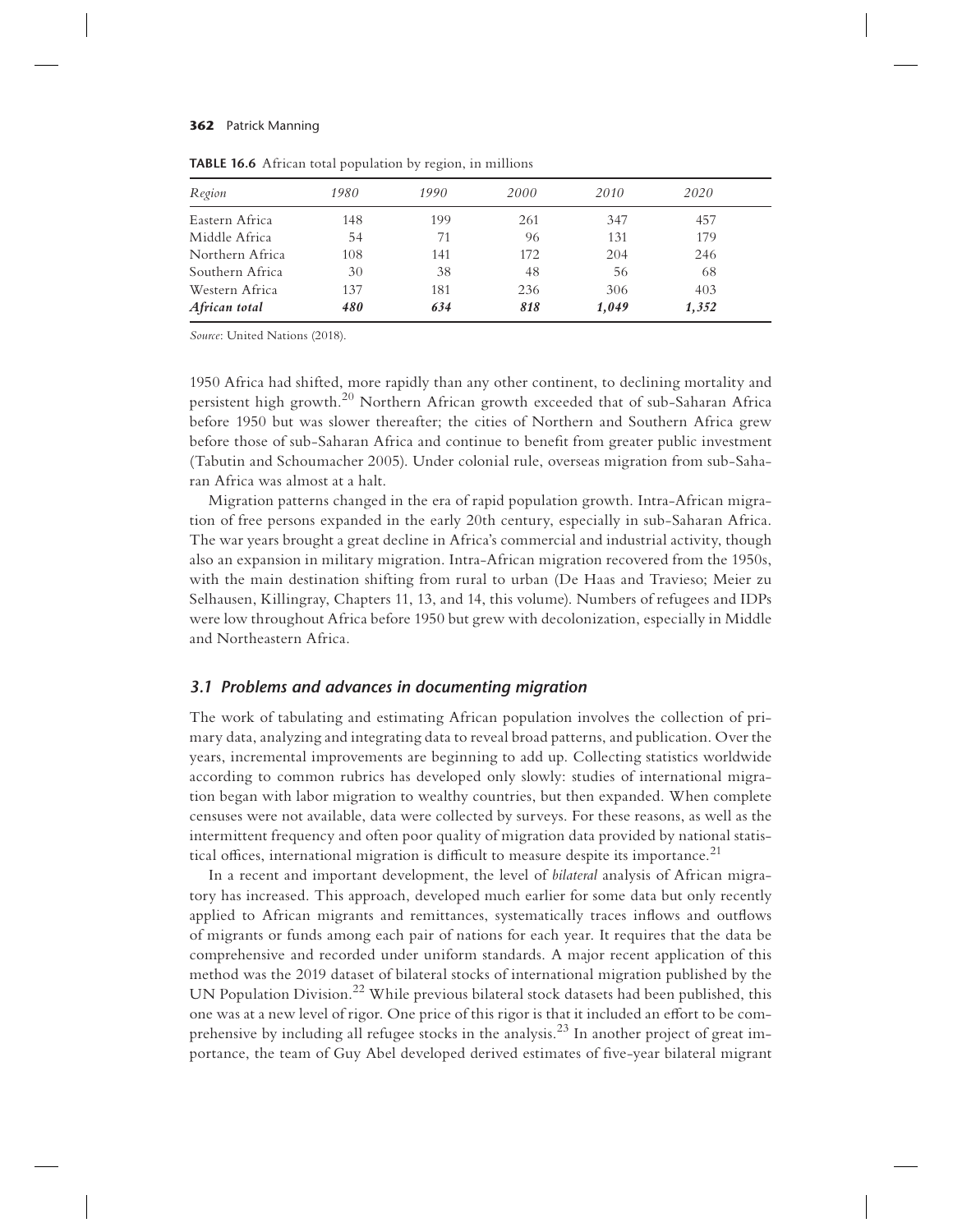flows from migrant stock data.<sup>24</sup> The resulting migrant flows, shown in Table 16.12, may be compared with Tables 16.9 and 16.10, to show how stocks compare to flows of migrants. In a third such advance, the World Bank began collecting worldwide data on national-level remittances, but only succeeded in producing bilateral national remittance estimates beginning 2010.<sup>25</sup> Even these, as is shown in Tables 16.13–16.16, do not yet account for the many types and scales of remittances.

In addition to the search for better data, issues in demographic theory influence the understanding of African migration. For instance, there have been efforts to determine whether rapid African urban growth is to be attributed to high fertility in urban zones or to expanding migration from rural areas (Keyfitz and Philipov 1981; Jedwab, Christiaensen, and Gindelsky 2017; Meier zu Selhausen, Chapter 13, this volume). Recent interpretations have emphasized the primacy of internal urban growth. In my view, global comparisons make clear that the remarkable growth of Asian and especially African cities stems primarily from rural population growth and persistent migration to urban centers. Arguments that urban populations are responsible for all their own growth do recognize that adult migrants to cities originate from rural areas. But by classifying children of recent rural migrants as urban, they understate the role of rural population dynamics in urban and indeed national growth. An appropriate comparison of cities in different world regions would help to clarify this issue.

## *3.2 African urban agglomerations*

By 2020, African urban populations – those in centers of over 20,000 persons – reached the point where most areas of the continent had become 50% urban. The exception was Eastern Africa, where urbanization was just reaching 30% in 2020 (Table 16.8). The cities of Northern and Southern Africa, each with substantial urban populations of European ancestry, had relatively high levels of public investment, as in public utilities and paved roads.

Cities of Western, Middle, and Eastern Africa, while they grew at even faster rates, had to rely on small-scale, private investment to build urban facilities. As examples of this regional di#erence, South Africa's urban rail system began in the 1890s, while Cairo's electric rail system opened in 1987. But Lagos, a city of 15 million, did not open its urban rail system until after 2020, a timing shared by other tropical African cities. Tables 16.7 and 16.8 present data that are consistent with average rates of growth in urban population of 2.7% per year in Northern and Southern Africa, and rates from 4.5% to 4.7% per year in Western, Eastern, and Middle Africa.

| Region          | 1980 | 1990 | 2000 | 2010 | 2020 |
|-----------------|------|------|------|------|------|
| Eastern Africa  | 21   | 36   | 55   | 85   | 133  |
| Middle Africa   | 15   | 24   | 38   | 59   | 91   |
| Northern Africa | 44   | 65   | 83   | 103  | 129  |
| Southern Africa | 15   | 21   | 28   | 35   | 44   |
| Western Africa  | 33   | 54   | 81   | 127  | 192  |
| African total   | 129  | 200  | 286  | 409  | 588  |
|                 |      |      |      |      |      |

**TABLE 16.7** African urban population by region, in millions

*Source*: United Nations (2018).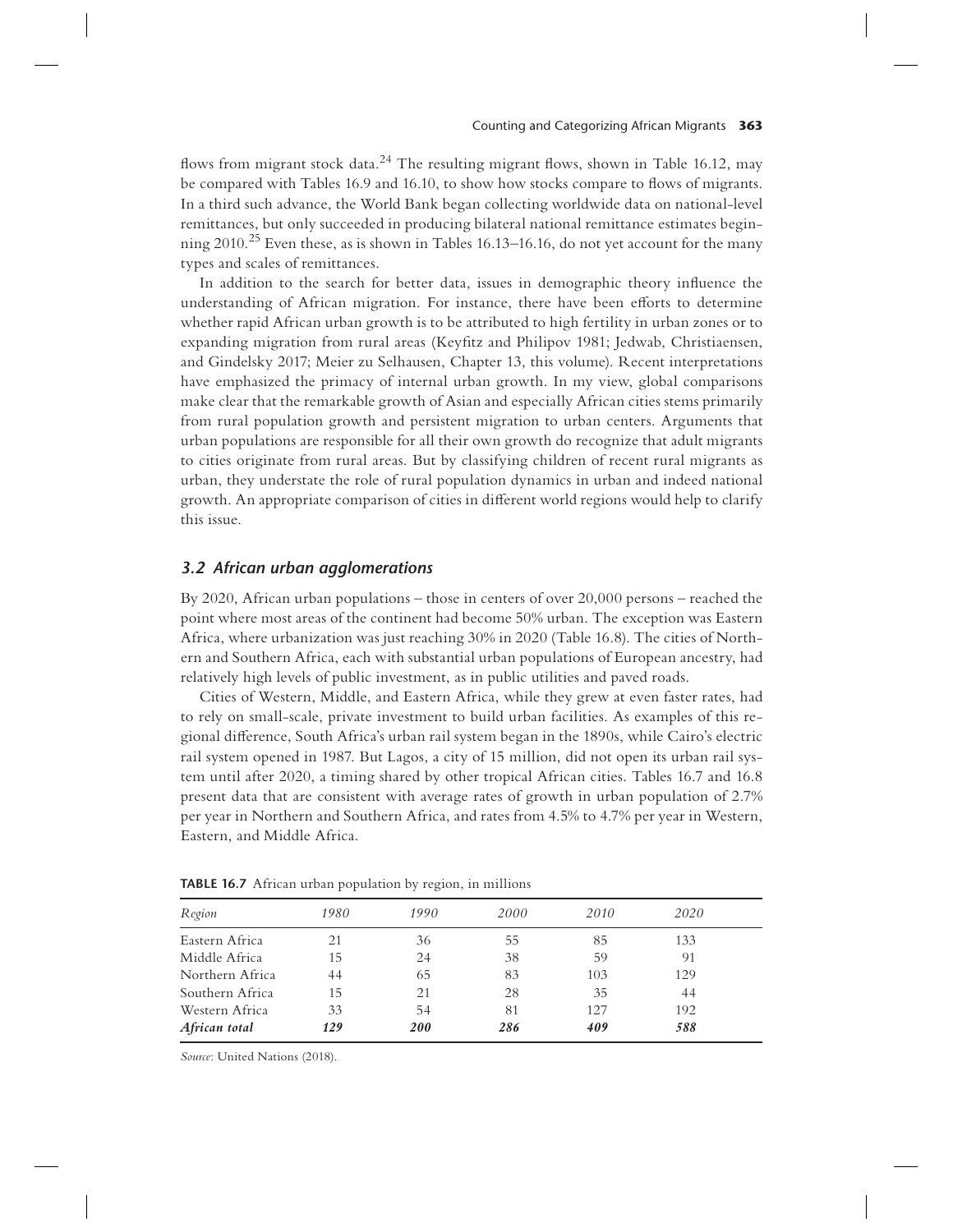| Region          | 1980 | 1990 | 2000 | 2010 | 2020 |  |
|-----------------|------|------|------|------|------|--|
| Eastern Africa  | 14   | 18   | 21   | 25   | 29   |  |
| Middle Africa   | 28   | 34   | 40   | 45   | 51   |  |
| Northern Africa | 41   | 46   | 48   | 51   | 52   |  |
| Southern Africa | 50   | 55   | 58   | 63   | 65   |  |
| Western Africa  | 24   | 30   | 34   | 42   | 48   |  |
| African total   | 27   | 32   | 35   | 39   | 44   |  |

**TABLE 16.8** Urban population as a percentage of total population, by African region, 1980–2020

*Source*: United Nations (2018).

| TABLE 16.9 International migrant stocks in Africa by region of African origin, in thousands |
|---------------------------------------------------------------------------------------------|
|---------------------------------------------------------------------------------------------|

| Region of origin | 1990   | 1995   | 2000   | 2005   | 2010   | 2015   | 2019   |
|------------------|--------|--------|--------|--------|--------|--------|--------|
| Eastern Africa   | 6,723  | 6,491  | 4,636  | 4.290  | 4,886  | 6,609  | 8,532  |
| Middle Africa    | 1,492  | 1,361  | 1,864  | 1,978  | 2,177  | 2,857  | 3,123  |
| Northern Africa  | 560    | 720    | 790    | 1.004  | 857    | 1,426  | 1,515  |
| Southern Africa  | 336    | 286    | 306    | 375    | 529    | 715    | 793    |
| Western Africa   | 4,318  | 5,319  | 5,155  | 5,677  | 6,046  | 6,863  | 7,245  |
| African total    | 13,431 | 14,179 | 12,753 | 13,326 | 14,497 | 18,471 | 21,210 |

*Source*: United Nations (2019).

## *3.3 Stocks and !ows of international migration*

Table 16.9 displays the number of foreign-born persons in Africa by the region of their birth. These large stocks of migrants were built up from much smaller flows of migrants each year. Eastern Africa and Western Africa persisted as the source of at least 75% of international migrant stocks within Africa. National-level details confirm that international migrants within Africa remained principally in the region of their birth.<sup>26</sup>

For migrants moving from one part of Africa to another, a total of 21 million migrants were living as "foreign-born" in African countries in 2015. Of that total, 18 million were born in Africa, 1 million were born in Asia, 1 million were born in Europe, and birthplaces are not recorded for another 2 million foreign-born persons in African countries. Flahaux and De Haas (2016, 9–11) constructed valuable maps comparing African rates of international outmigration to Africa and to overseas regions, 1960–2000, demonstrating that migrants moved primarily to African destinations. They also added an analysis of "visa restrictiveness," 1973–2013, showing that African nations overwhelmingly required visas for travel to African nations, though visa restrictions declined somewhat in Western Africa with the formation of Economic Community of West African States (ECOWAS) in the 1980s and in South Africa with democracy in the 1990s. Most African nations required visas for migrants from OECD countries, with the exception of Northern African nations and South Africa after 1994 (Flahaux and De Haas 2016, 18–21).

Table 16.10 shows the number of African-born migrants living outside of Africa, identi fied by their African region of birth. The stock of these overseas migrants rose from 7 million in 1980 to 19 million in 2020. For the year 2015, of the 17 million persons of African birth who lived outside the continent, roughly 9 million lived in Europe, 4 million lived in Asia, 2 million lived in Northern America, and 0.5 million lived in Oceania (mostly Australia).<sup>27</sup>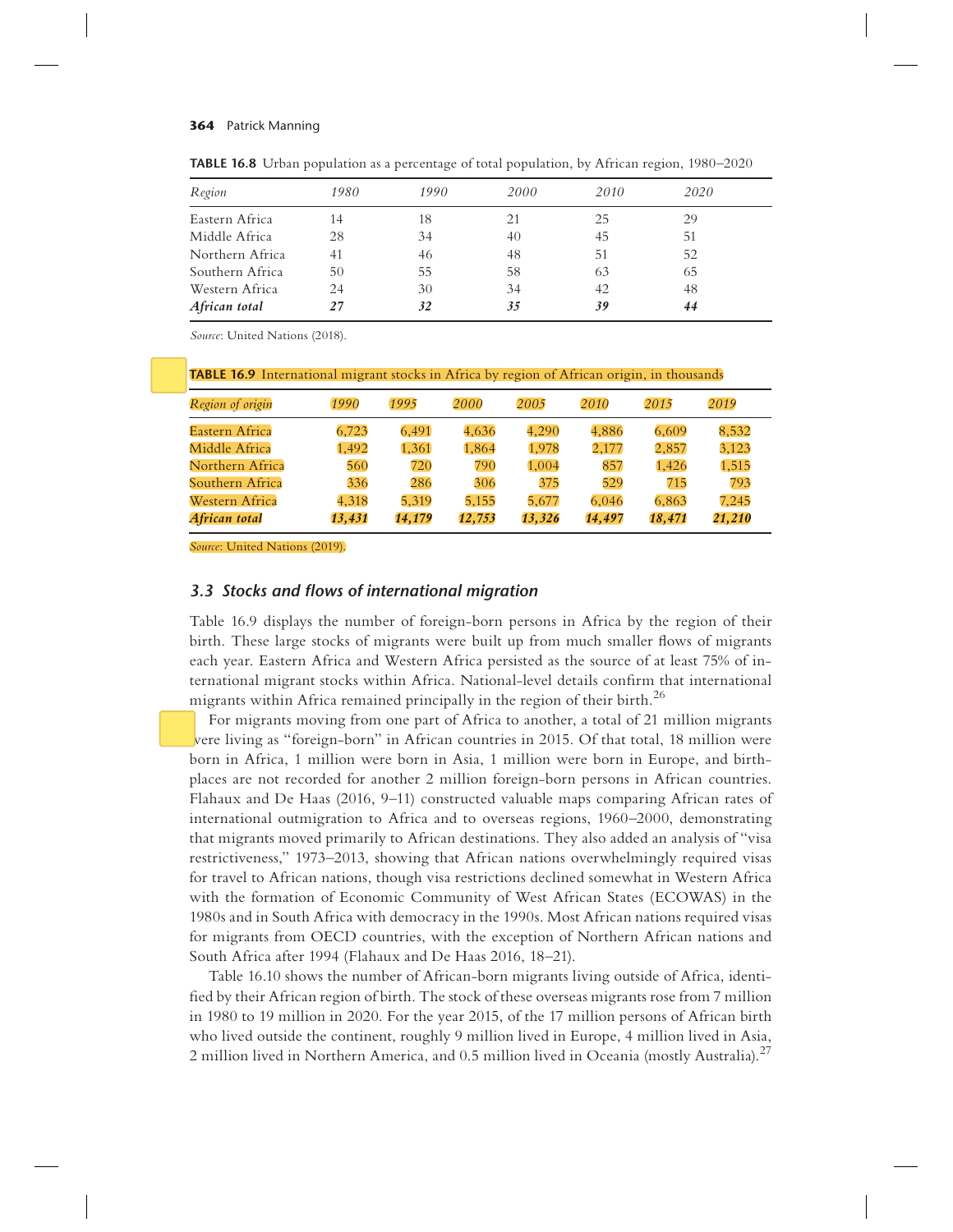#### Counting and Categorizing African Migrants **365**

| Region of origin | 1990  | 1995  | 2000  | 2005   | 2010   | 2015   | 2019   |  |
|------------------|-------|-------|-------|--------|--------|--------|--------|--|
| Eastern Africa   | 1,061 | 1.243 | 1,444 | 1.913  | 2,555  | 3,520  | 4,002  |  |
| Middle Africa    | 429   | 496   | 574   | 733    | 826    | 958    | 1,028  |  |
| Northern Africa  | 4,726 | 5,132 | 5,651 | 7.001  | 8,398  | 9,639  | 10,342 |  |
| Southern Africa  | 448   | 317   | 426   | 529    | 673    | 694    | 763    |  |
| Western Africa   | 733   | 972   | 1.231 | 1.705  | 2.167  | 2.547  | 2,857  |  |
| African total    | 7.398 | 8.162 | 9.328 | 11,883 | 14,621 | 17,360 | 18,995 |  |

**TABLE 16.10** International migrant stocks overseas by region of African origin, in thousands

*Source*: United Nations (2019).

Of these members of the global African diaspora, a clear majority moved from Northern Africa to work and settle in Europe and West Asia. Northern Africans were 63% of all overseas African migrants in 1990; that figure declined steadily to 54% in 2019.<sup>28</sup> Eastern Africa was the next highest region in overseas migrants, from 15% to 20% of the total. A growing number of Eastern African migrants settled in Asia, though at times these migrants have returned to Eastern Africa in large numbers. For Southern Africa the number of outmigrants has been small, except that relatively large numbers of white South Africans left to settle in Europe and Australia.<sup>29</sup>

Comparison of Tables 16.9 and 16.10 shows that African international migrants settling elsewhere in Africa exceeded the number settling overseas except for Northern Africa, where the overwhelming majority of outmigrants left Africa. In all other cases, overseas outmigration has grown at a higher rate than outmigration to Africa. This pattern of relative growth in overseas outmigration, if continued, will in time lead to overseas migration of Africans exceeding continental migration.

## *3.4 Refugees and IDPs*

Unsettled political conditions in Central Africa and especially Northeastern Africa created recurring crowds of refugees after 1960; this portion of Africa is adjacent to Southwest and South Asia, which have similarly experienced large numbers of refugees.<sup>30</sup> The greatest African refugee crisis of the 1990s was the 1994 Rwandan genocide, in which a half million were slaughtered at once, resulting in waves of refugees moving back and forth to Uganda, Tanzania, Burundi, and the DRC for several years. Aftere#ects of the Rwandan genocide lasted for at least a decade but, by 2005, refugee populations had declined to a relative low point. Table 16.11 provides the UNHCR summary for that year: it shows echoes of civil wars in the Great Lakes, Ethiopia, Sierra Leone, Liberia, and Angola.

The second great refugee crisis engulfed South Sudan: after its 2011 independence from Sudan Republic, civil war broke out in 2013 and continued until a peace agreement was reached in 2018. The UNHCR reported roughly 2 million refugees in surrounding nations and 2 million more IDPs, who were only slowly repatriated. As of 2018, the African stock of refugees had doubled from 2005, especially because of the crisis in South Sudan and the preceding crises in Darfur and elsewhere within Sudan Republic. Reports were of 1.5 million refugees in Central Africa and the Lakes, 4.3 million in Eastern Africa, 0.2 million in Southern Africa, and 0.3 million in Western Africa.<sup>31</sup>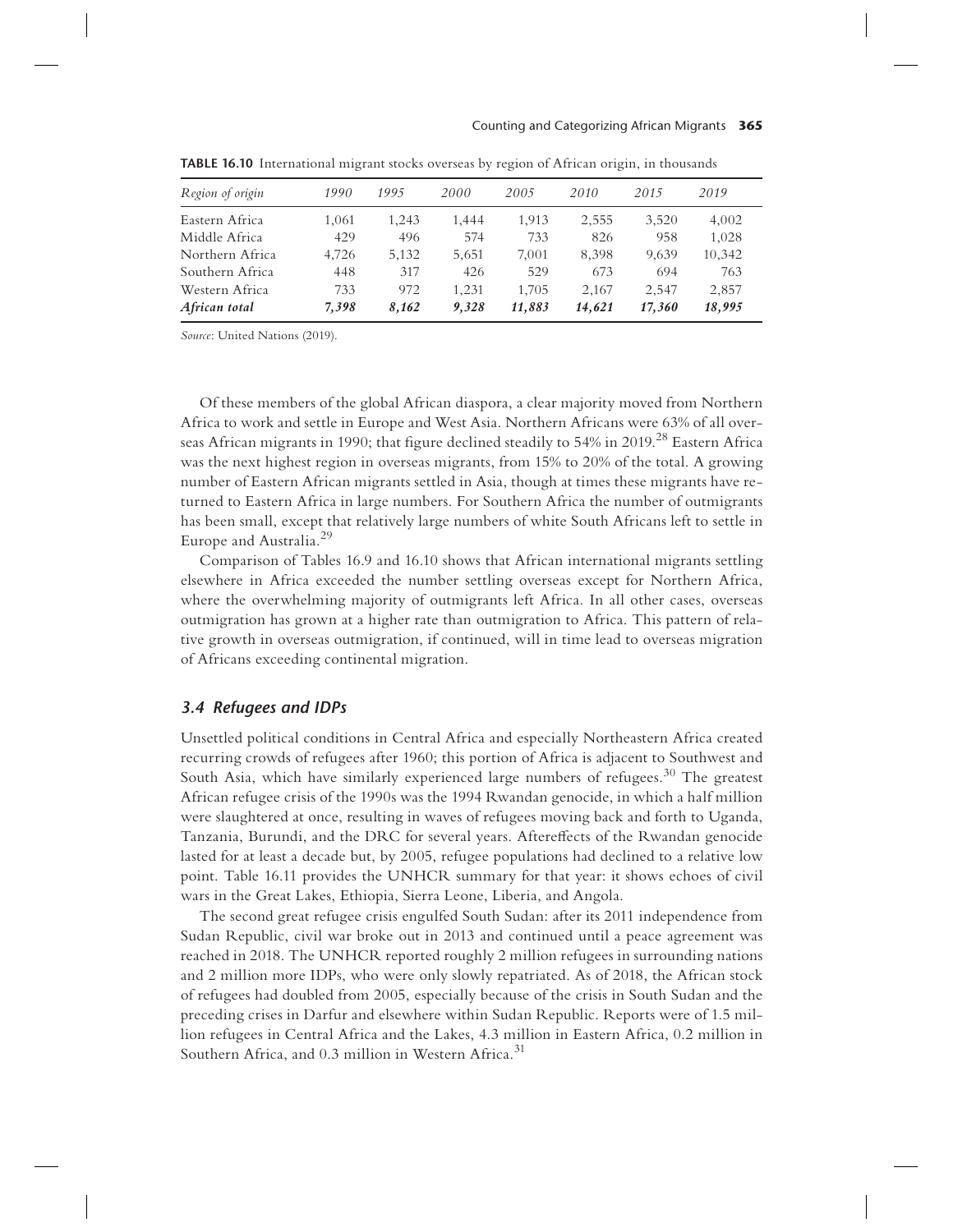| Region                       | Refugees | Returned<br>refugees | Asylum-seekers | Internally<br>displaced |
|------------------------------|----------|----------------------|----------------|-------------------------|
| Central Africa – Great Lakes | 1,087    | 119                  | 99             | 12                      |
| East Africa and Horn         | 1,336    | 31                   | 90             | 1,242                   |
| North Africa                 | 101      | 13                   |                |                         |
| South Central Africa         | 228      | 54                   | 31             |                         |
| Southern Africa              |          |                      |                |                         |
| West Africa                  | 409      | 78                   | 55             | 279                     |
| African total                | 3,162    | 295                  | 265            | 1,533                   |

**TABLE 16.11** Stocks of migrant groups by African region, 2005, in thousands

*Source*: UNHCR (2005, Table 2).

# *3.5 Environmental migrants*

As noted earlier, the term "environmental migrants" is now used widely, replacing a term that treated these displaced persons as refugees. While the UN and national governments attempted to provide relief to the victims of earthquakes, floods, fires, tsunamis, and droughts, such assistance was ad hoc, so that neither administration nor record-keeping was formalized. In the 1990s, the UNHCR gave increasing attention to those displaced by various types of natural disaster. Migrants fleeing natural disaster were initially placed in the category of IDPs, since they remained mostly within national borders. They were later placed in the separate category now known as "environmental migrants."

Reports of the IDMC, 2008–18, identified over 500 African cases of environment displacement by nation, year, and number of persons a#ected, though without further details. Of the 30 cases that asserted displacement of over 100,000 persons, 11 were in Northeastern Africa (in Sudan, South Sudan, Ethiopia, Somalia, and Kenya); 6 were in Southeast Africa (in Mozambique, Madagascar, and Malawi); 8 were in the Lake Chad basin (Nigeria, Niger, and Chad); and 3 were in Middle Africa (Angola and the DRC).<sup>32</sup> Sadly, it appears that the African regions undergoing the most serious environmental crisis are closely related to the regions where refugees have also been most numerous. It seems clear that environmental migration, now understood to have characteristics that make it distinct from other types of migration, needs to be accounted for more systematically in the documentation of African migration.

## **4 National-level examples of international migration and remittances**

Africa's more than 50 nations, cataloged by the UN into five regions, resist easy summary. However, since the contemporary world is organized into nations, this overview of recent African migration must address aspects of the national experience. I have chosen to focus on the connections among African nations, as seen through the levels of international migration, international remittances, and per-capita remittances. I have chosen one nation from each of the continent's five regions plus a second for the most populous region, Western Africa. The selected nations are Burkina Faso, Nigeria, the DRC, South Africa, Uganda, and Egypt. $33$  In addition to their regional distribution, these nations reveal different patterns of interconnection.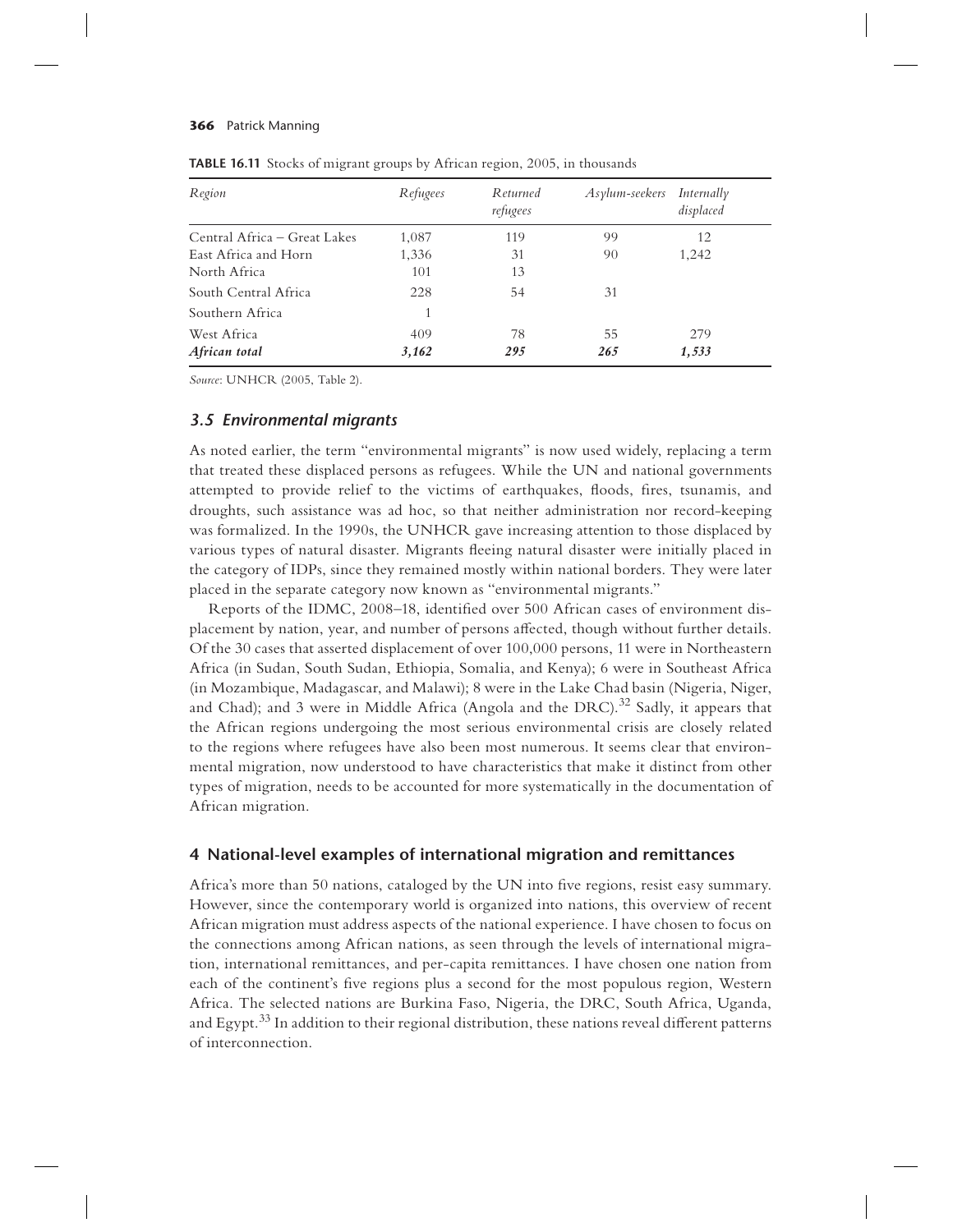# *4.1 International migration*

The bilateral international flows of migrants for these nations, 1980–2014, are shown in Table 16.12 (Abel 2018). These migrant-flow data represent a major advance in the quality of estimates of international migration for these nations. For the whole period from 1980 to 2019, Table 16.12 makes clear the variance in migratory patterns: migration within Africa exceeded overseas migration for Burkina Faso, the DRC, and Uganda, while Egypt's overseas migration greatly exceeded its African migration. For Nigeria and South Africa, African and overseas migration were roughly equal, though with fluctuations for each country. Inmigration to Africa from overseas was tiny in almost every case – the exception was South Africa, with remarkably large numbers of overseas immigration, especially 2005–09. Nevertheless, it is likely that future estimates of bilateral flows will replace those in Table 16.12. For instance, while the underlying data on migrant stocks reported by Egypt and South Africa are the most complete and detailed of the six nations, those of other nations, especially the DRC, had gaps and inconsistencies. Updating of such datasets is a common practice.

The levels of African continental and overseas migration, while growing along with African population, are still relatively small on a global scale. For these six nations, the highest level of migration to Africa was an average of 2 per thousand (2  $\degree$ /00) of national population each year for Burkina Faso; the highest level of overseas migration was an average  $1^{\degree}/$ oo per year for Egypt. For the six nations as a group, these ratios were  $0.2$  % of or intra-African migration (below the rate of  $0.5^{\circ}/\infty$  for the continent as a whole) and  $0.5^{\circ}/\infty$  for overseas (same as the continental rate), respectively.

|                                                                     | Burkina Faso                    |                                          |                                     |                                      |                                      | Nigeria                              |                                  |                                         | DRC                              |                                 |                                      |                                   |
|---------------------------------------------------------------------|---------------------------------|------------------------------------------|-------------------------------------|--------------------------------------|--------------------------------------|--------------------------------------|----------------------------------|-----------------------------------------|----------------------------------|---------------------------------|--------------------------------------|-----------------------------------|
|                                                                     | To<br>Africa                    | From<br>Africa                           | To<br>overseas                      | From<br>overseas                     | To<br>Africa                         | From                                 | To                               | From<br>Africa overseas overseas        | To<br>Africa                     | From<br>Africa                  | To<br>overseas                       | From<br>overseas                  |
| 1990–94<br>1995–99                                                  | 53.0<br>43.8                    | 21.6<br>17.5                             | 0.4<br>1.3                          | 1.7<br>0.0                           | 19.5<br>6.9                          | 7.9<br>20.1                          | 8.8<br>33.5                      | 0.3<br>0.0                              | 13.5<br>190.7                    | 248.4<br>2.8                    | 0.0<br>13.9                          | 5.1<br>0.0                        |
| $2000 - 04$<br>$2005 - 09$<br>$2010 - 14$                           | 44.7<br>43.6<br>34.5            | 24.1<br>21.2<br>12.1                     | 4.4<br>2.5<br>2.6                   | —<br>0.0<br>-                        | 16.1<br>27.8<br>22.4                 | 17.4<br>21.7<br>31.3                 | 34.5<br>53.5<br>69.1             | 0.0<br>0.1<br>0.0                       | 51.3<br>21.4<br>31.7             | 11.8<br>17.1<br>17.3            | 8.5<br>4.5<br>6.4                    | 0.0<br>0.2<br>1.6                 |
|                                                                     | South Africa                    |                                          |                                     |                                      | Uganda                               |                                      |                                  | Egypt                                   |                                  |                                 |                                      |                                   |
|                                                                     | To<br>Africa                    | From<br>Africa                           | To<br>overseas                      | From<br>overseas                     | Tо                                   | From<br>Africa Africa                | To                               | From<br>overseas overseas Africa Africa | To                               | From                            | To<br>overseas                       | From<br>overseas                  |
| $1990 - 94$<br>1995-99<br>$2000 - 04$<br>$2005 - 09$<br>$2010 - 14$ | 2.0<br>1.9<br>1.3<br>1.8<br>5.3 | 102.3<br>55.7<br>117.3<br>137.3<br>112.8 | 0.0<br>26.1<br>16.0<br>25.8<br>26.8 | 60.4<br>3.8<br>97.3<br>143.3<br>39.3 | 17.2<br>19.1<br>12.6<br>36.9<br>40.8 | 13.7<br>17.7<br>13.5<br>17.4<br>24.2 | 0.0<br>9.0<br>2.1<br>8.1<br>13.5 | 27.2<br>0.9<br>0.4<br>0.7<br>0.0        | 12.4<br>1.7<br>1.7<br>0.8<br>1.0 | 0.4<br>1.6<br>2.1<br>1.3<br>6.7 | 80.7<br>42.9<br>32.0<br>59.8<br>78.8 | 1.8<br>1.8<br>18.4<br>3.6<br>29.8 |

**TABLE 16.12** Average annual flow of migrants, in thousands, by nation

*Source:* Abel (2018).

*Notes:* Total flows of men and women, based on demographic and migrant stock data published by the UN in 2015, except for South Africa 2000–09, which is based on migration data from 2010 and demographic data from 2013. For further information and data caveats, see discussion in Abel (2018).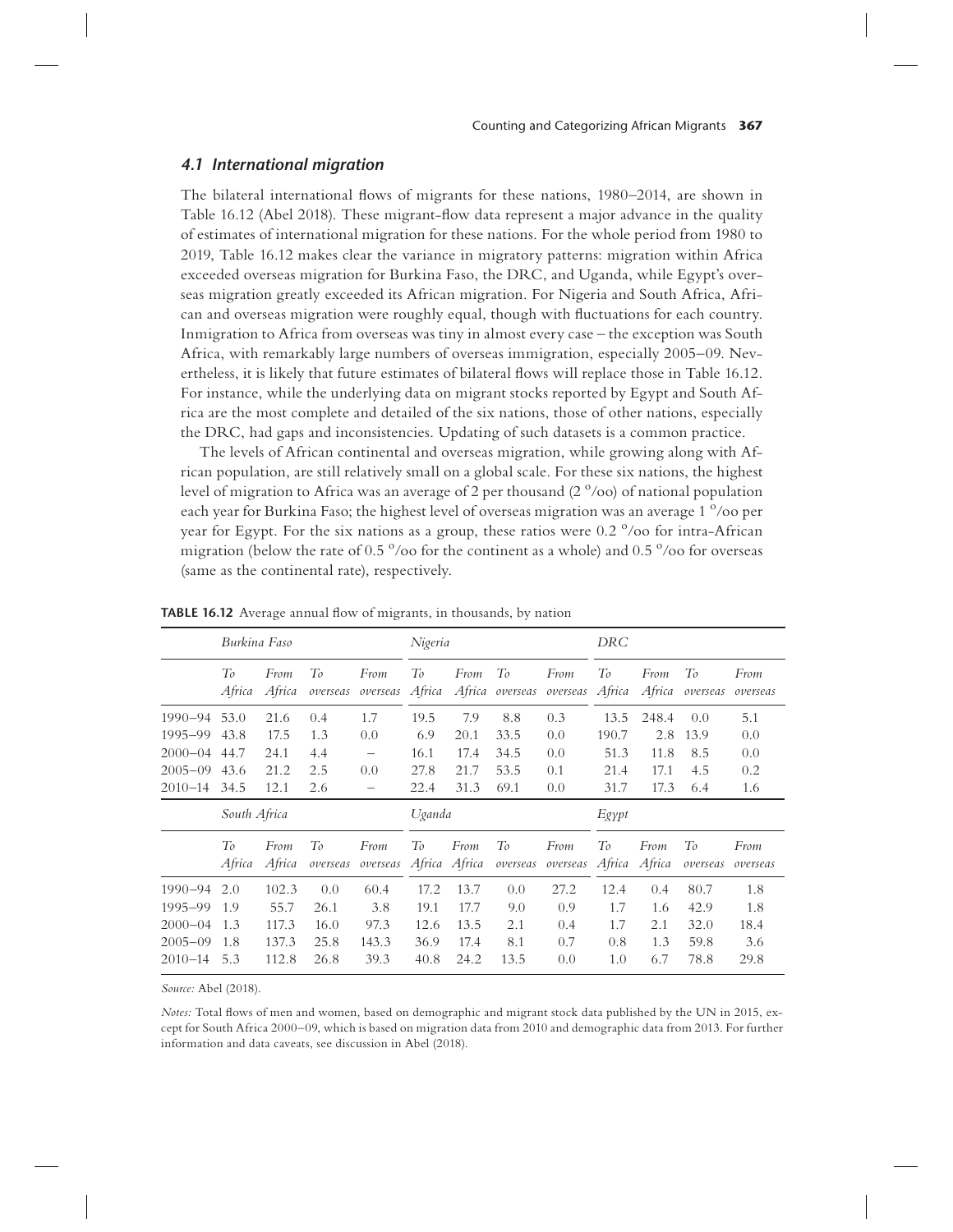Inmigration from Africa was largest for South Africa, a pattern that clearly reflects the transition from apartheid to a democratic regime. After 2000 and especially after 2010, new economic opportunities in South Africa brought increasing inmigration, especially from neighboring nations. As shown in Table 16.12, South African inmigration was well over 100,000 per year after 2000. For Burkina Faso and Nigeria, inmigration averaged roughly 20,000 per year, while inmigration averaged closer to 15,000 per year for the DRC and Uganda. Refugee flows are clearly visible in the statistics. Annual flows of  $248,000$  migrants migrated to the DRC in 1990–94 (the era of the Rwandan genocide), followed by annual flows of 190,000 migrants leaving the DRC in 1995–99.

The case of Egypt reveals the general disconnection of Northern African nations from migratory interaction with other African nations – even with each other. The large numbers of Egyptian overseas emigrants – nearly 80,000 per year in 2010–14 – went dominantly to West Asia, especially to Saudi Arabia, though significant numbers also went to European and Northern American destinations. (From Algeria and Morocco, the largest numbers of emigrants went to France and elsewhere in Europe.) Other nations of large-scale overseas migration were Nigeria and South Africa. Nigeria's overseas emigration rose from 9,000 per year in 1990–94 to 69,000 per year in 2010–14, with most going to Europe and then to Northern America; these doubtless included many professionals. Table 16.12 shows that outmigration from South Africa averaged 24,000 per year, 1995–2014. The study of Cronjé (2006) indicates that this was principally the departure of white South Africans, who moved to Europe in numbers of 9,000 to 15,000 a year, to Australia in numbers from 2,000 to 10,000 per year, and in smaller numbers to Northern America. At a smaller but nonetheless significant scale, overseas emigration from both the DRC and Uganda fluctuated from 2,000 to 14,000 in each of the years from 1995 to 2014.

# *4.2 Remittance !ows*

For the same six countries, I turn now to the issue of remittances – incoming and outgoing, to Africa and overseas.<sup>34</sup> Since 1980, the levels of African remittance flows in all directions have increased; further, the thoroughness of recording remittances has also increased. Only within the past decade have the recorded levels of remittance flow become dependable for most countries. Table 16.13 combines two types of data to give a composite picture of the expansion of remittance flows for these six nations since 1980. It shows decennial estimates from 1980 to 2009 followed by three annual estimates since 2010. The main message of Table 16.13 is that international flow of remittances has expanded substantially in all African countries, though with sharply different national patterns. In almost every case, incoming remittances exceeded outgoing flows; only for South Africa were the two flows roughly balanced. Nigeria had the largest inflows, followed closely by Egypt and South Africa, while other nations were far behind.

Table 16.14 shows more complete annual levels of incoming and outgoing remittances for 2010, 2014, and 2018, distinguishing flows within Africa from those to and from overseas regions.<sup>35</sup> As the table confirms, flows of remittances for Burkina Faso and the DRC were limited almost entirely to Africa; Uganda's overseas remittances were near to its African remittances; and Egypt remains focused on earning overseas remittances. Egypt and Nigeria have received the largest remittances in Africa, but Burkina Faso, with its modest population, receives remittances that are almost as large on a per-capita basis.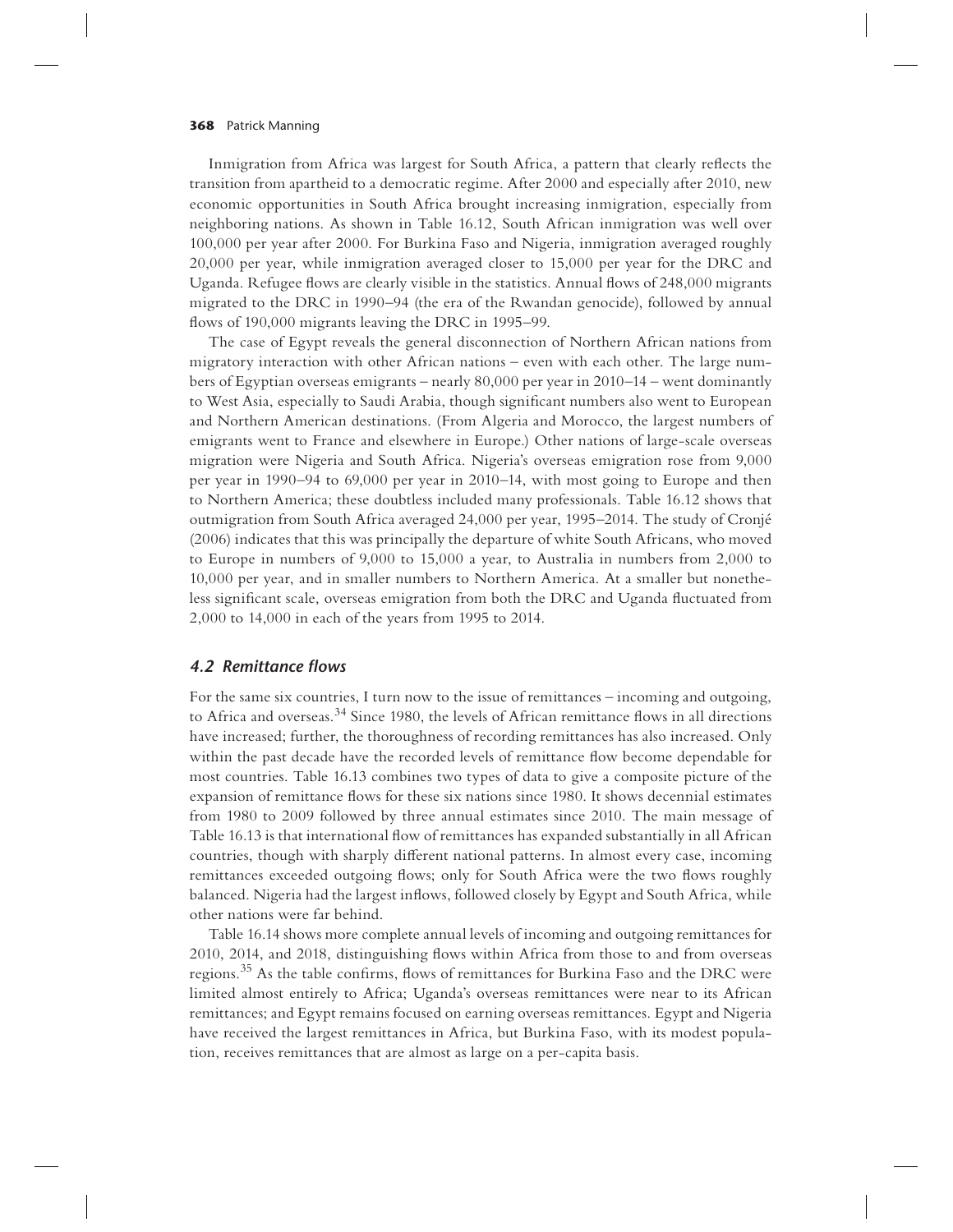| Years       | Burkina Faso |       | Nigeria |       | <b>DRC</b> |      |
|-------------|--------------|-------|---------|-------|------------|------|
| (average)   | To           | From  | To      | From  | To         | From |
| $1980 - 89$ | 145          | 47    | 11      | 271   |            |      |
| $1990 - 99$ | 58           | 33    | 802     | 13    |            |      |
| $2000 - 09$ | 68           | 76    | 9,426   | 36    | 10         | 21   |
| 2010        | 139          | 279   | 39,815  | 310   |            |      |
| 2014        | 120          | 293   | 20,872  | 521   | 23         | 62   |
| 2018        | 43           | 383   | 24,356  | 1,411 | 1,821      | 126  |
| Years       | South Africa |       | Uganda  |       | Egypt      |      |
| (average)   | To           | From  | To      | From  | To         | From |
| $1980 - 89$ | 63           | 983   |         |       | 3,133      | 3    |
| 1990-99     | 161          | 755   | 23      | 23    | 4,041      | 154  |
| $2000 - 09$ | 563          | 897   | 433     | 294   | 4,880      | 104  |
| 2010        | 1,120        | 676   | 769     | 234   | 12,453     | 194  |
| 2014        | 914          | 2,244 | 1,029   | 150   | 19,571     | 372  |
| 2018        | 928          | 413   | 1,231   | 573   | 25,516     | 464  |

**TABLE 16.13** Annual remittances in millions of US dollars by nation, 1980–2018.

*Source*: World Bank (2016) [1980 – 2009]; Table 16. 14 [2010 – 20

*Note:* Empty cells indicate that no data are available.

**TABLE 16.14** Annual remittances in millions of US dollars by nation, 2010–2018.

|          | Burkina Faso |                 |       |                                                                 | Nigeria      |        |             |      | DRC          |                                          |             |          |
|----------|--------------|-----------------|-------|-----------------------------------------------------------------|--------------|--------|-------------|------|--------------|------------------------------------------|-------------|----------|
|          | From         |                 | To    |                                                                 | From         |        | To          |      | From         |                                          | To          |          |
|          | Africa       | Overseas Africa |       | Overseas Africa Overseas Africa Overseas Africa Overseas Africa |              |        |             |      |              |                                          |             | Overseas |
| 2010 115 |              | 24              | 277   | 2                                                               | 4.609        | 15,208 | 230         | - 80 |              |                                          |             |          |
| 2014     | -116         | $\overline{4}$  | 293   |                                                                 | 6,423        | 14,449 | 511         | 10   | 13           | 10                                       | 62          |          |
| 2018 418 |              | 18              | 383   |                                                                 | 7,349        | 17,007 | 1.404       | 7    | 1,145        | 678                                      | 126         |          |
|          | South Africa |                 |       |                                                                 | Uganda       |        |             |      | Egypt        |                                          |             |          |
|          | Inward       |                 | Outwa |                                                                 | Inward, from |        | Outward, to |      | Inward, from |                                          | Outward, to |          |
|          |              |                 |       | Africa Overseas Africa Overseas Africa Overseas                 |              |        | Africa      |      |              | Overseas Africa Overseas Africa Overseas |             |          |
| 2010     | 263          | 857             | 666   | 10                                                              | 454          | 314    | 234         |      | 1.160        | 11,293                                   | 25          | 169      |
| 2014     | 98           | 815             | 975   | 1,269                                                           | 512          | 517    | 119         | 31   | 300          | 19,271                                   | 36          | 336      |
| 2018     | 136          | 792             | 2.365 | 2,105                                                           | 769          | 462    | 526         | 47   | 453          | 25,063                                   | 41          | 423      |

*Source:* World Bank, "Bilateral Remittance Matrix," reports for 2010–18.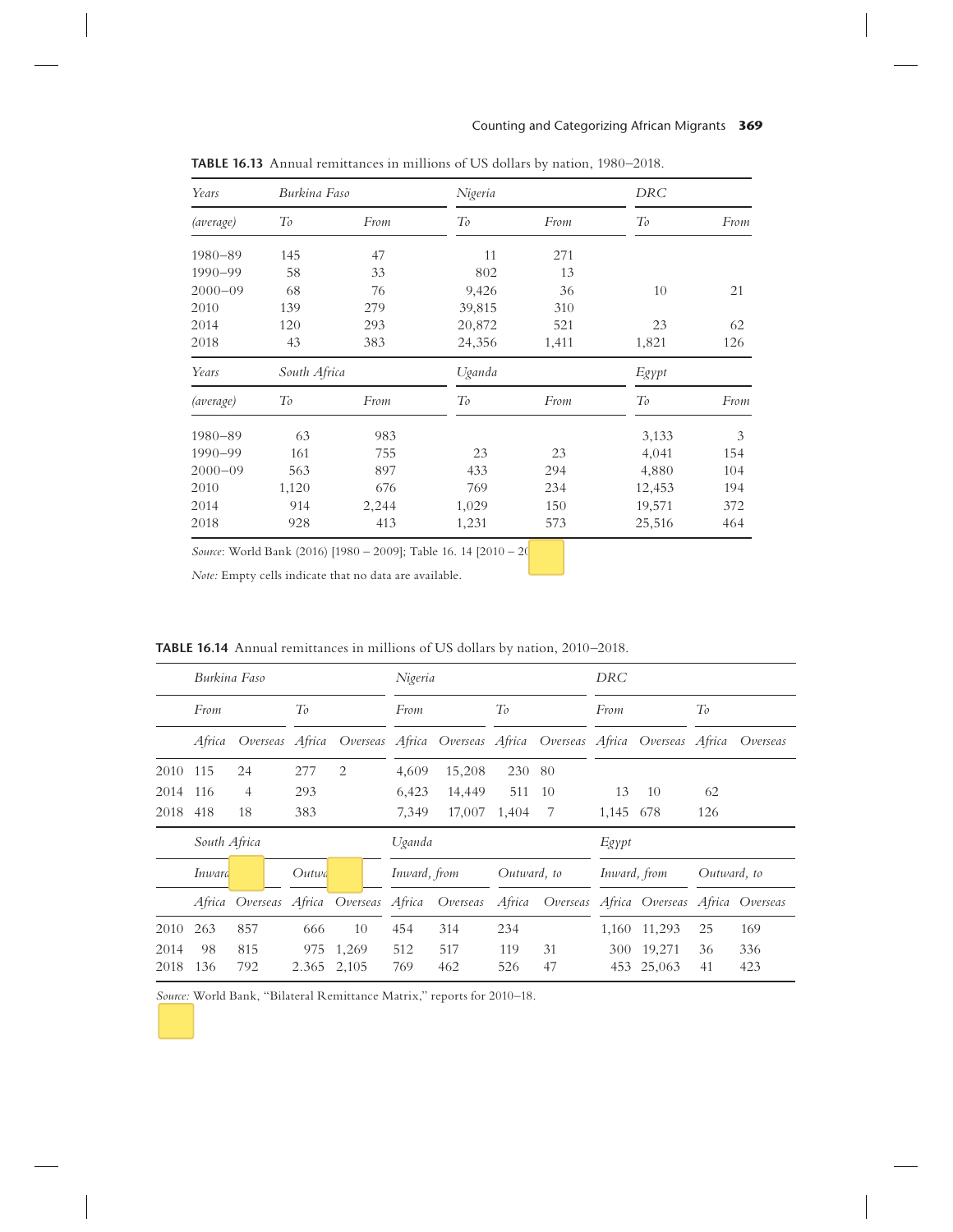#### *4.3 Remittances per migrant*

Tables 16.15 and 16.16 provide initial estimates of remittances per migrant for each of the six nations during the decade of the 2010s. Remittances per migrant, shown in columns 2 and 4, are calculated as average remittances, 2010–18 (from Table 16.14), divided by the stock of migrant remitters (from columns 1 and 3). (As a reminder: remittances move in a direction opposite to the migrants sending the funds.) Migrant stock – the number of persons in any nation from each other nation at a given moment – is taken as the best available estimate of migrants sending remittances home. This figure, however, yields a high estimate of the number of migrant workers able to send remittances, because it includes non-working children and retirees. (The chief alternative figure, the flow of migrants in any single year, will give far too low an estimate, since migrants are away for indeterminate times, commonly spending several years away at work before returning home.) Two further factors complicate the effort to calculate a ratio of remittances per migrant. First, there are cases where high estimates of remittance per migrant clearly reflected financial transactions, unrelated to wage work by migrant laborers. At the other extreme, for refugees counted among migrants, their remittances were tiny at best, as they were rarely able to get regular employment. Tables 16.15 and 16.16 thus reflect preliminary but instructive estimates of remittances per African migrant.

In Table 16.15, for migrants and their remittances within Africa, the estimated annual remittance of \$146 for 1.5 million migrants, sent home to Burkina Faso, seems surprisingly low. At the opposite extreme, the per-migrant remittances to Egypt, Nigeria, and Uganda (column 2) are surprisingly high. Meanwhile, the figures in column 4 give relatively consistent indications of out-remittances from all six nations (though, as noted, these are low estimates).

Table 16.16 shows overseas remittances, with most payments incoming to Africa (column 2) but some funds leaving Africa (column 4). Comparison of column 2 in Tables 16.15 and 16.16 – the incoming per-migrant remittances to the six nations from Africa and overseas – yields both expected and unexpected results. For Burkina Faso, the DRC, and Nigeria, the per-migrant remittances received from overseas were two or three times higher than remittances from Africa. This may be called an expected result in that wage levels are generally lower for Africa than for overseas. But for the other three countries – Egypt, South Africa, and Uganda – the per-migrant remittances received from overseas were smaller than remittances from Africa.

# *4.4 The range of national-level migration patterns*

The six nations discussed in this section were chosen more for the differences among them than for their similarities. They provide examples of variance within Africa but do not provide a representative set of cases. Further, the discussion has focused primarily on international migration and on remittances from Africa and overseas, rather than on other aspects of migration. We do gain a sense of typical levels of the annual flow of international migration among African countries. Thus, it appears that nations sending large numbers of international migrants to Africa were led by Burkina Faso, followed by Uganda, the DRC, and Nigeria. Nations receiving substantial flows of entering international migrants from Africa were led by South Africa, with Nigeria, Burkina Faso, and others far behind. Only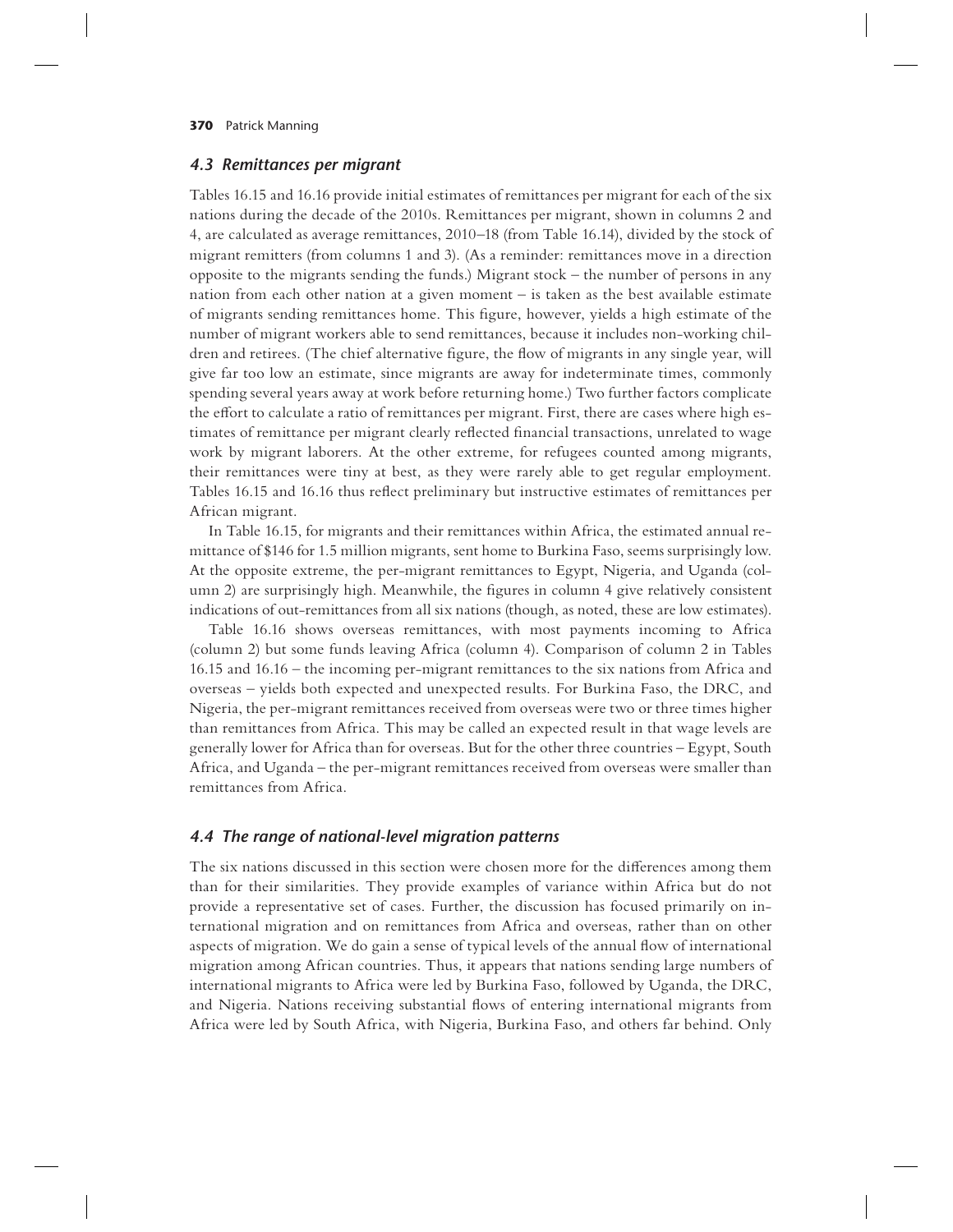| Nation       | Outmigration to Africa                          |                                                                                  | Inmigration from Africa                          |                                                                                    |  |
|--------------|-------------------------------------------------|----------------------------------------------------------------------------------|--------------------------------------------------|------------------------------------------------------------------------------------|--|
|              | (1)<br>Stock of<br>outmigrants, in<br>thousands | (2)<br>Annual flow of<br>in-remittances per<br>African outmigrant,<br><b>USD</b> | (3)<br>Stock of in-<br>migrants, in<br>thousands | (4)<br>Annual flow of<br>out-remittances per<br>overseas in-migrant,<br><b>USD</b> |  |
| Burkina Faso | 1,482                                           | \$146                                                                            | 653                                              | \$487                                                                              |  |
| <b>DRC</b>   | 1,225                                           | \$473                                                                            | 716                                              | \$131                                                                              |  |
| Egypt        | 51                                              | \$12,415                                                                         | 91                                               | \$375                                                                              |  |
| Nigeria      | 521                                             | \$11,764                                                                         | 1,031                                            | \$694                                                                              |  |
| South Africa | 89                                              | \$1,865                                                                          | 1,969                                            | \$347                                                                              |  |
| Uganda       | 586                                             | \$12,415                                                                         | 1,014                                            | \$296                                                                              |  |

**TABLE 16.15** African migration stocks and average remittances, 2010–18

*Source*: Migrant stocks from international migration reports; remittances from Table 14.

**TABLE 16.16** Overseas migration stocks and average remittances, 2010–18

| Nation       | Outmigration to overseas                                     |                                                                                  | Inmigration from overseas                    |                                                                                    |  |
|--------------|--------------------------------------------------------------|----------------------------------------------------------------------------------|----------------------------------------------|------------------------------------------------------------------------------------|--|
|              | $\left(1\right)$<br>Stock of<br>outmigrants, in<br>thousands | (2)<br>Annual flow of<br>in-remittances per<br>African outmigrant,<br><b>USD</b> | (3)<br>Stock of in-migrants,<br>in thousands | (4)<br>Annual flow of<br>out-remittances per<br>overseas in-migrant,<br><b>USD</b> |  |
| Burkina Faso | 29                                                           | 535                                                                              |                                              |                                                                                    |  |
| <b>DRC</b>   | 271                                                          | 1,266                                                                            | 282                                          | 1,096                                                                              |  |
| Egypt        | 3,064                                                        | 6,051                                                                            |                                              |                                                                                    |  |
| Nigeria      | 706                                                          | 22,018                                                                           | 600                                          | 12                                                                                 |  |
| South Africa | 686                                                          | 1,197                                                                            | 9                                            | 3,578                                                                              |  |
| Uganda       | 137                                                          | 3,142                                                                            |                                              |                                                                                    |  |

*Source*: Migrant stocks from International migration reports; remittances from Table 16.14.

South Africa had more in-migrants than outmigrants; for the other five nations studied, outmigrants were the largest proportion, especially for Egypt.

Data on remittances, despite their limitations, reveal some clear patterns. For all six countries, incoming and outgoing remittances rose steadily from 1980 to 2020. For overseas flows, in-remittances to Africa were always higher than out-remittances from Africa, except for South Africa. For Burkina Faso, the DRC, and Uganda after 2010, in-remittances from African countries were greater than from overseas. In contrast, for Nigeria, South Africa, and Egypt, overseas in-remittances were larger than those from Africa. While these national-level conclusions are still preliminary, they show that statistical comparison of African nations can now go beyond population totals and foreign trade to give details on international migration and remittances.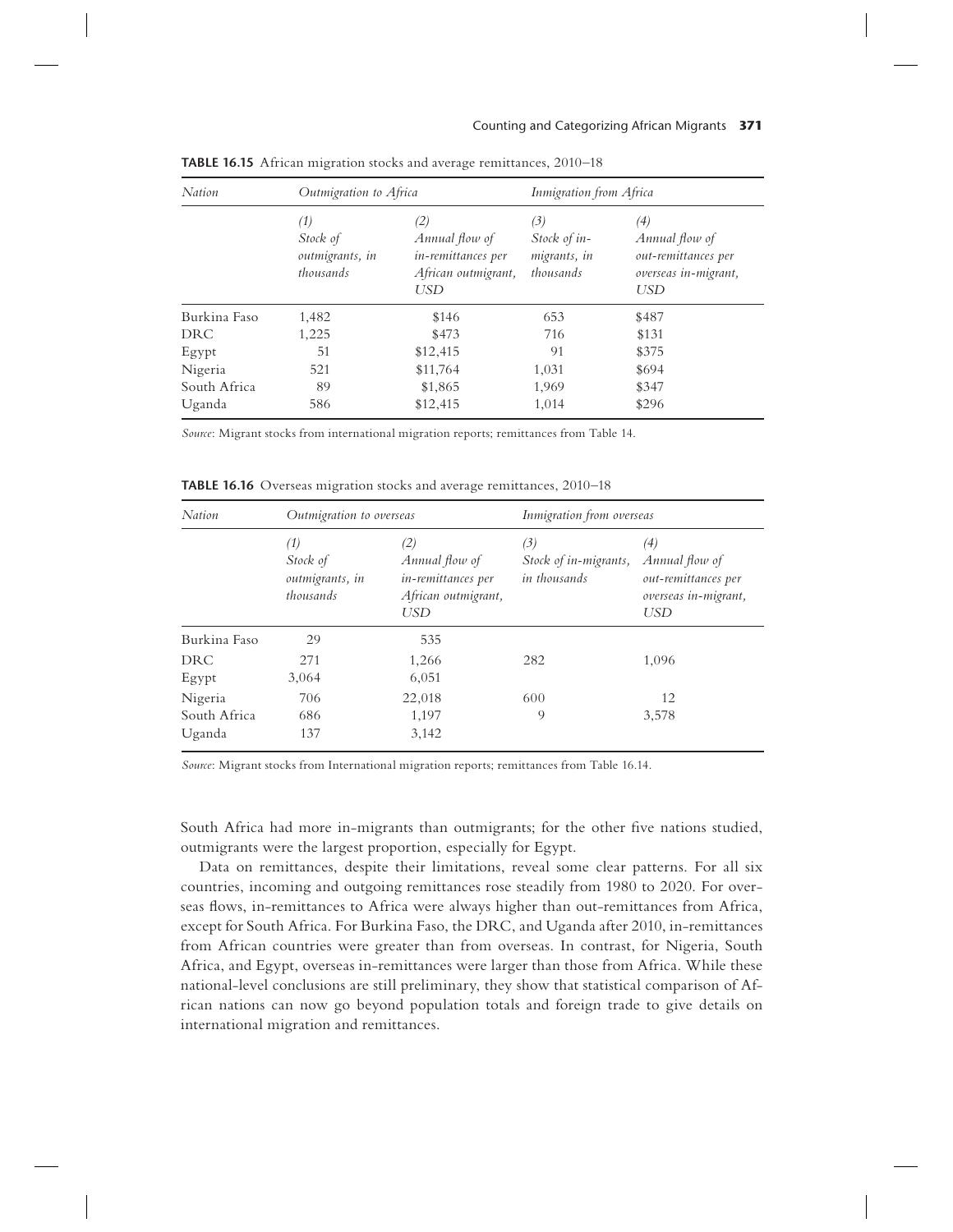## **5 Conclusion**

The purpose of this chapter has been to set African migration comprehensively in global, African regional, and comparative national contexts. The recurring figure of 80 million more humans each year provides a standard for describing Africa's growing prominence in the world population. For instance, the African portion of that total growth rose from 15 million per year in 1980 to 32 million per year in 2020. African urban population growth worldwide reached 20 million per year by 2020. In international migration, annual global international migration was at a flow of 8 million migrants in 2010–14. $36$  The African portion of this figure, including both African and overseas migration, was roughly 1.4 million; the overseas portion of African migration flows has caught up with and seems poised to exceed continental migration in the coming decade. Numbers for involuntary migration worldwide, while not yet precise, equal or exceed international migration. In Middle and Eastern Africa, refugees outnumber environmental migrants; in most of the rest of the world, environmental migrants are more numerous. For each dimension of migration, the African experience must now be seen as significant at a global level.

The two outstanding factors in Africa' population and migration since 1980 are the growth in national populations at rates well over 2% per year and the urban growth at nearly 4% per year. Africa already has some 50 cities with over 1 million in population – more than for Europe, Latin America, or Northern America. The third key factor is the great variation in African national migration patterns – in international migration, for various categories of refugees, and environmental migrants. Nor can the continent be summarized through one or two iconic cases: Nigeria and South Africa are the great powers of Africa, yet between them they hold only 20% of the continent's population and just over 30% of its GDP. African migratory analysis, nation by nation, will remain an essential element of the continent's social statistics. As research continues, one may hope for national-level statistics that provide a comprehensive picture of African migratory change at the national level.

Regional patterns are already emerging. Migration data give the impression that ECOWAS, the West African economic union, has made progress in integrating the national economies of Western Africa through migratory exchange. South Africa, historically strong as a regional economy, yet with a long and difficult apartheid era, appears to be making a transition into somewhat more open relations with nations throughout the continent. Eastern, Northern, and Middle Africa each appear to have faced substantial weaknesses as seen through migration patterns. The nations of Eastern Africa might be expected to be developing economic, cultural, and migratory ties within the region, but in these data only the migratory flows are evident. In Northern Africa, with its relatively high levels of health and income, reliance on overseas migration and remittances is at a high level. In sum, all three of Africa's key demographic factors – population growth, urbanization, and the complexity of migration – make Africa different from the rest of the world in population and migration. Yet precisely because African nations are becoming so populous, the varying national experiences must be followed closely.

# **Acknowledgment**

The author greatly appreciates editors Michiel de Haas and Ewout Frankema for their thorough and insightful commentary on earlier versions of this chapter.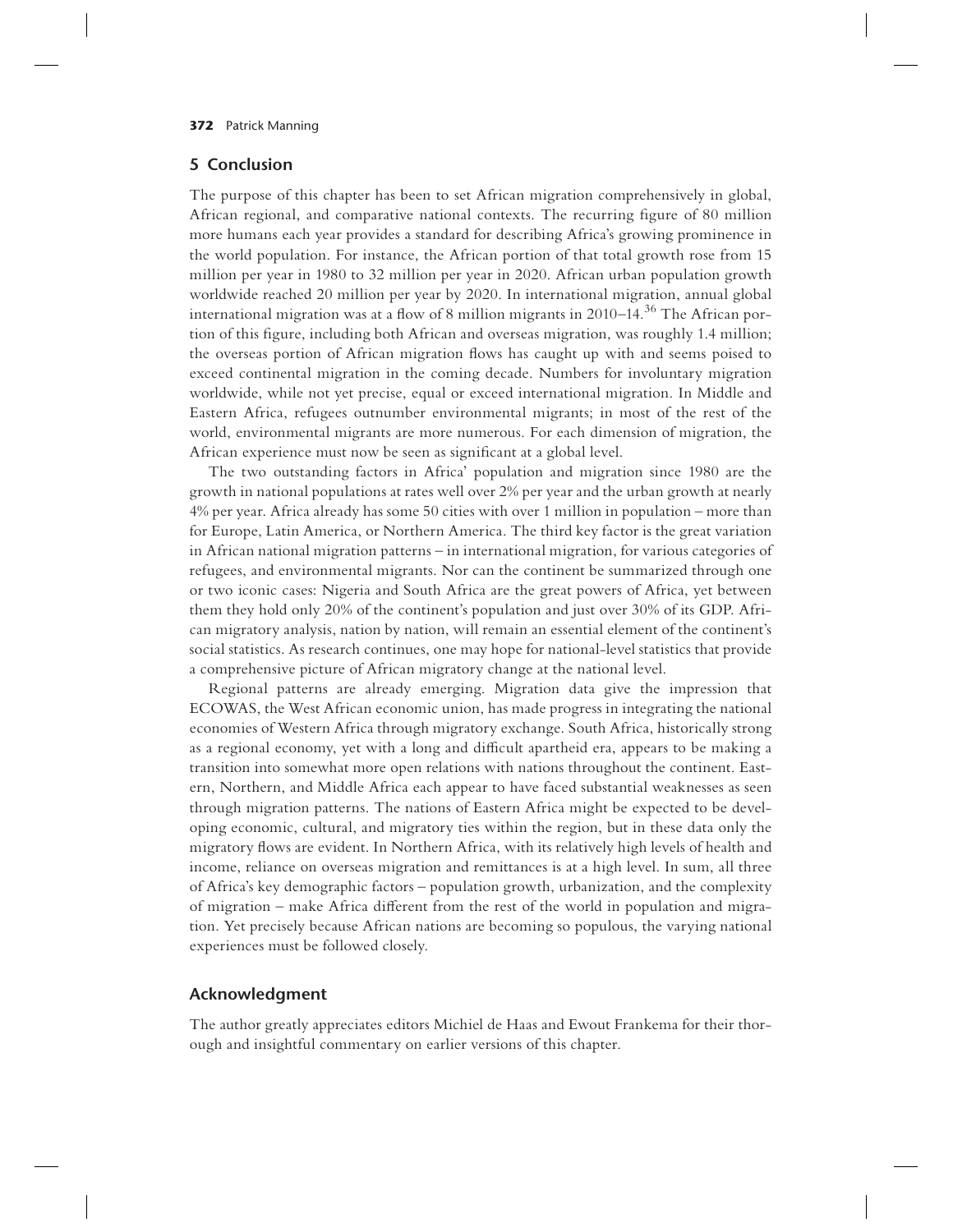## **Notes**

- 1 Flow data from Abel (2018), based on UN migrant stocks data.
- 2 Manning (2014a). For an archival collection on African population, overseas and continental enslavement, 1650–1950, see Patrick Manning, compiler. *African Population and Migration Dataverse*, https://dataverse.harvard.edu/dataverse/WH\_AfricanPopMigration.
- 3 During the "age of mass migration" (1840 to 1940) European outmigration averaged 500,000 emigrants per year. With a population of 400 million (including Russia), this implies a rate of 0.8 migrants per 1,000 population per year (McKeown 2008, 55–6).
- 4 Flow data from Abel (2018), based on UN migrant stocks data.
- 5 For further details on regional population density in Africa, see Manning (2014b, 67–73).
- 6 For each five-year period, the average annual population change is the mean population for the period multiplied by the average annual population growth rate for the period.
- 7 International Displacement Monitoring Centre (IDMC), *Global Report on International Displacement, 2020*, 16.
- 8 Compare Table 16.3 to Table 16.1 to find the levels of urbanization by continent.
- 9 For discussion of African urbanization since 1950, see Meier zu Selhausen (Chapter 13, this volume).
- 10 This category is diverse in that it involves those seeking work at the level of basic skills (perhaps for temporary or seasonal work) but also for long-term settlement; the same category includes long-term settlement by skilled professionals and short-term visits by consultants.
- 11 These results come from tracing migrant stocks from continent to continent (as cited in IOM reports) and ranking them from the largest to the smallest.
- 12 This proportion is roughly double that of the earlier peak of international migration in the era from 1910 to 1930, as reported in McKeown (2008, 55–6). For the DEMIG databases, which have launched comparisons on international migration flows to the 19th century, see Vezzoli, Villares-Varela, and de Haas (2014).
- 13 This continental overview of international migration reinforces the conclusions of Flahaux and De Haas (2016, 2), who contradicted widespread but undocumented notions that African migration was a "South–north 'exodus' driven by poverty and income gaps," through their demonstration that migration to African nations exceeded overseas migration. See also Abel and Sander  $(2014)$ .
- 14 Beyond these four main migratory phenomena were numerous other groups of foreign-born with less than 3 million in each continental pairing: to Oceania and from Oceania; from Northern America; and to Africa.
- 15 Compare, for instance, the categories of migration reported in the UNHCR *Global Trends* reports for 1990 and 2010; also see Frankema (Chapter 15, this volume). An administratively separate category of refugees is that of the Palestinian refugees ejected from their homes as Israel formed in 1948, who receive care from a separate UN organization, the United Nations Relief and Works Agency (UNRWA). In this and some other cases, refugee status has lasted even for generations.
- 16 Internal Displacement Monitoring Centre, *Annual Report, 2008*, 7. The IDMC has offices in Geneva but is supported especially by Norwegian funding. See Brown (2008); IOM (2016); Borderon et al. (2019).
- 17 De Haas and Frankema classify environmental crises as an episodic, proximate driver rather than a macro-historical driver of migration (De Haas and Frankema, Chapter 1, this volume). In contrast to the fluctuations of the past, however, there is substantial evidence that the world is now undergoing a historic expansion in environmental crises.
- 18 On the West African drought of the 1960s and its antecedents, see Lovejoy and Baier (1975). On more recent patterns, see Bassett and Turner (2007).
- 19 Combining reports of the IDMC, UNHCR, and IOM for 2015, the worldwide flows of economic migrants, international conflict refugees, and domestic conflict refugees were roughly equal – about 8 million migrants per year in each category. For 2016–18, the IDMC has estimated global domestic conflict refugees at roughly 10 million per year and domestic migrants from disasters (environmental) at roughly 20 million per year. IDMC, *Annual Report*, 2015–18; UNHCR, *Global Trends*, 2015; IOM, *Migration Portal Data*, 2015.
- 20 The exact pace of this transformation has yet to be established empirically. For contrasting views on the rapidity of the change in mortality and net population growth in Africa, especially 1900– 50, see Manning (2010); Frankema and Jerven (2014).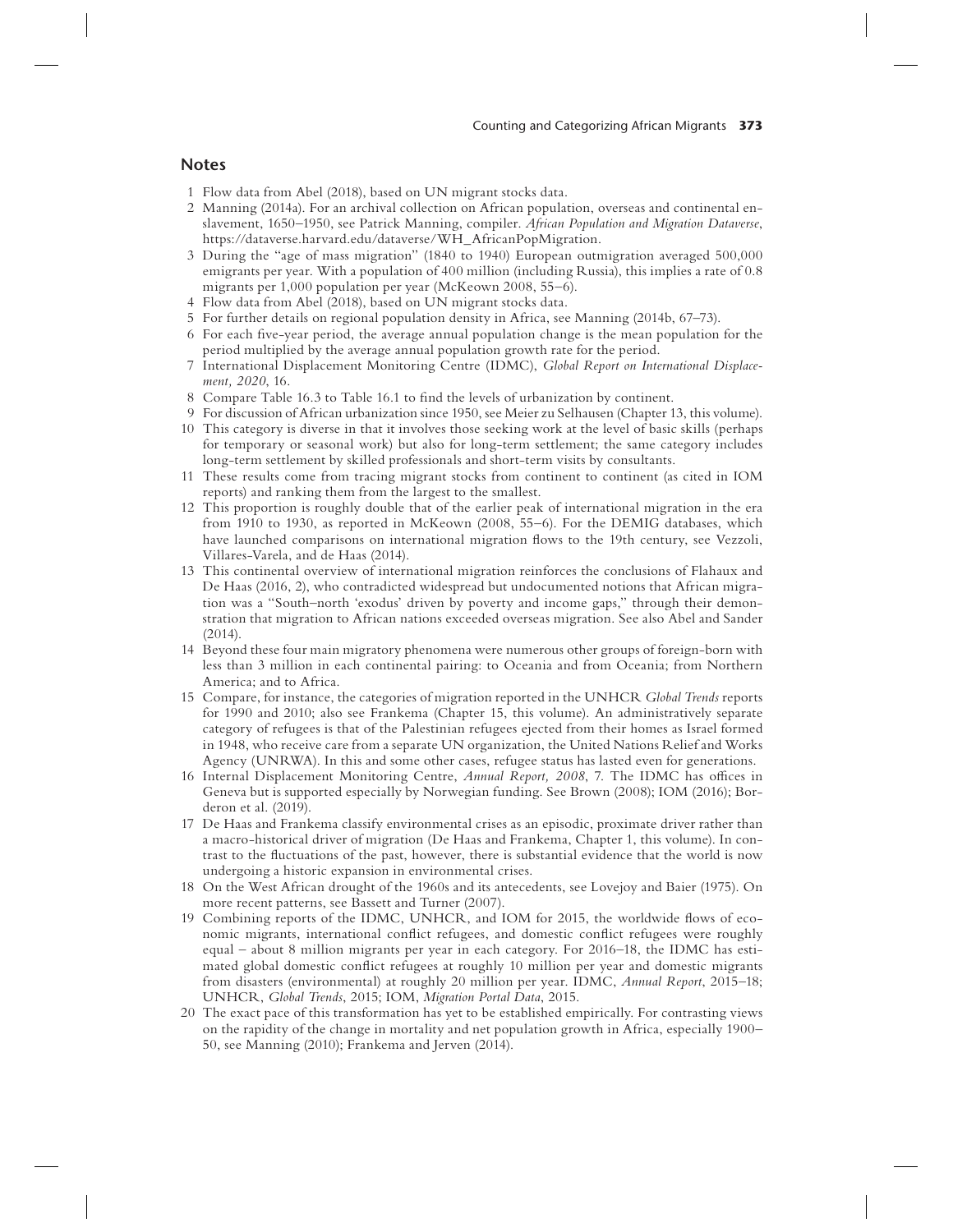- 21 African governments contributed to this documentation, although it was difficult to expand their professional staff under the World Bank-imposed structural adjustment programs, especially 1980–2000.
- 22 United Nations, Population Division. *International Migrant Stock Documentation.* 2019.
- 23 This version may be followed by later versions in which economic migrants and refugees are distinguished systematically within the overall dataset.
- 24 The program uses log-linear analysis to estimate "the minimum number of migrant transitions required to match the changes in stock data, controlling for births and deaths in each country over the period" (Abel 2018, 825).
- 25 World Bank, "Bilateral Remittance Matrix," 2010–17.
- 26 For newly available data on migrant flows for six African nations over the same years, see Table 16.12. They are calculated based on the bilateral method of Abel (2018).
- 27 IOM, World Migration Report, 2015.
- 28 On 1990–2005 migration from the Maghreb to Europe and from Egypt to Saudi Arabia, the Gulf states, and Europe, see Tabutin and Schoumacher (2005, 574–83).
- 29 On post-1994 migration of South African whites to the UK and especially Australia, see Cronjé  $(2006)$
- 30 For maps showing that the incidence of refugee departure and IDPs has been centered in Central and Northeastern Africa and in West Asia, with illustrations from 2006 and 2018, see UNHCR, *Global Trends* (2006), 7, 12; and UNHCR, *Global Trends* (2018), 10.
- 31 UNHCR, *Global Trends*, 2018.
- 32 IDMC, Annual Reports, 2015–18.
- 33 For reference, their 2020 populations in millions were Burkina Faso (18), Nigeria (206), the DRC (103), South Africa (60), Uganda (46), and Egypt (101).
- 34 For an overview of African remittances that accompanied the expansion of World Bank analysis of this topic, see Mohapatra and Ratha (2011).
- 35 The reports of the World Bank's "Bilateral Remittance Matrix," from which these data are taken, provide matrices without detailed comments on fluctuations in the size of annual figures. Questions about fluctuations in reported levels of remittances must be addressed in separate research.
- 36 Including refugees. Abel (2014, 2018).

# **References**

- Abel, Guy. 2018. "Estimates of Global Bilateral Migration Flows by Gender between 1960 and 2015." *International Migration Review* 52(3): 809–52.
- Abel Guy, and Nikola Sander. 2014. "Quantifying Global International Migration Flows." *Science* 343(6178): 1520–22.
- Bales, Kevin. 2004. *Disposable People: New Slavery in the Global Economy* (2nd edn). Berkeley: University of California Press.
- Bassett, Thomas, and Matthew Turner. 2007. "Sudden Shift or Migratory Drift? Fulbe Herd Movements to the Sudano-Guinean Region of West Africa." *Human Ecology* 35(1): 33–49.
- Borderon, Marion, Endale Kebede, Patrick Sakdapolrak, Raya Muttarak, Endale Kebede, Ra#aella Pogogna, and Eva Sporer. 2019. "Migration Influenced by Environmental Change in Africa: A Systematic Review of Empirical Evidence," *Demographic Research* 41: 491–544.

Brown, Oli. 2008. "Migration and Climate Change." *IOM Migration Research Series* 31. Geneva: IOM. Cronjé, Frans. 2006. "Million Whites Leave SA – study |Fin 24," *news24.com*.

- Flahaux, Marie-Laurence, and Hein De Haas. 2016. "African Migration: Trends, Patterns, Drivers." *Comparative Migration Studies* 4: 1–25.
- Frankema, Ewout, and Morten Jerven. 2014. "Writing History Backwards or Sideways: Towards a Consensus on African Population, 1850–2010." *Economic History Review* 67(4): 907–31.
- Internal Displacement Monitoring Centre (IDMC). *Annual Report*, 2014–19. www.internaldisplacement.org
- Internal Displacement Monitoring Centre (IDMC). 2020. *Global Internal Displacement Database* (GIDD). www.internal-displacement.org/database/displacement-data